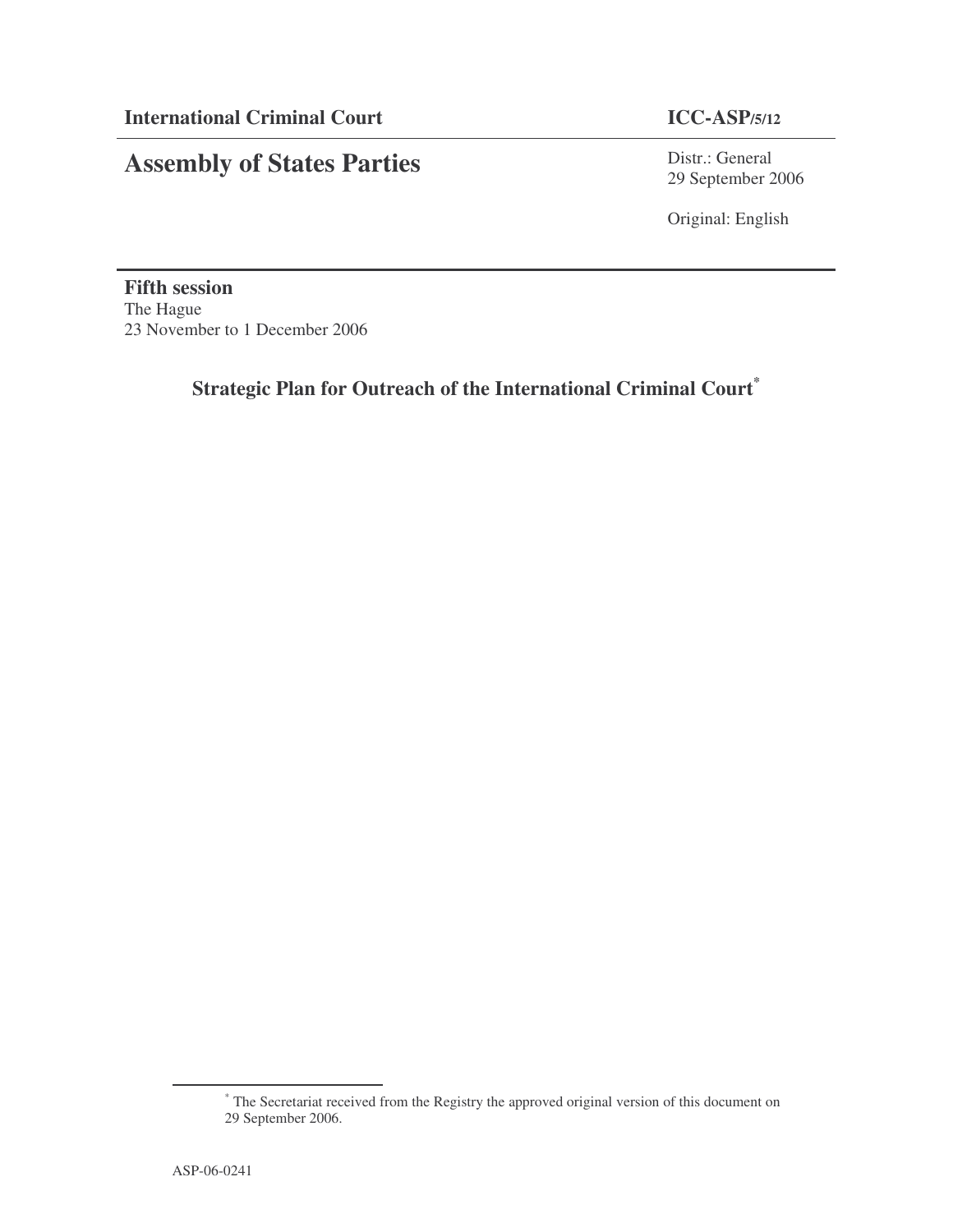|             | <b>Contents</b><br>Page                                                            |  |  |  |  |
|-------------|------------------------------------------------------------------------------------|--|--|--|--|
|             |                                                                                    |  |  |  |  |
|             |                                                                                    |  |  |  |  |
| $1_{\cdot}$ |                                                                                    |  |  |  |  |
|             |                                                                                    |  |  |  |  |
|             |                                                                                    |  |  |  |  |
|             |                                                                                    |  |  |  |  |
|             |                                                                                    |  |  |  |  |
|             |                                                                                    |  |  |  |  |
|             |                                                                                    |  |  |  |  |
|             |                                                                                    |  |  |  |  |
|             |                                                                                    |  |  |  |  |
|             |                                                                                    |  |  |  |  |
|             |                                                                                    |  |  |  |  |
| 3.          |                                                                                    |  |  |  |  |
|             |                                                                                    |  |  |  |  |
|             |                                                                                    |  |  |  |  |
|             |                                                                                    |  |  |  |  |
|             | 1.                                                                                 |  |  |  |  |
|             | 2.                                                                                 |  |  |  |  |
|             | 3.                                                                                 |  |  |  |  |
|             |                                                                                    |  |  |  |  |
|             | Action plans for the Democratic Republic of the Congo, Uganda and Darfur (Sudan)28 |  |  |  |  |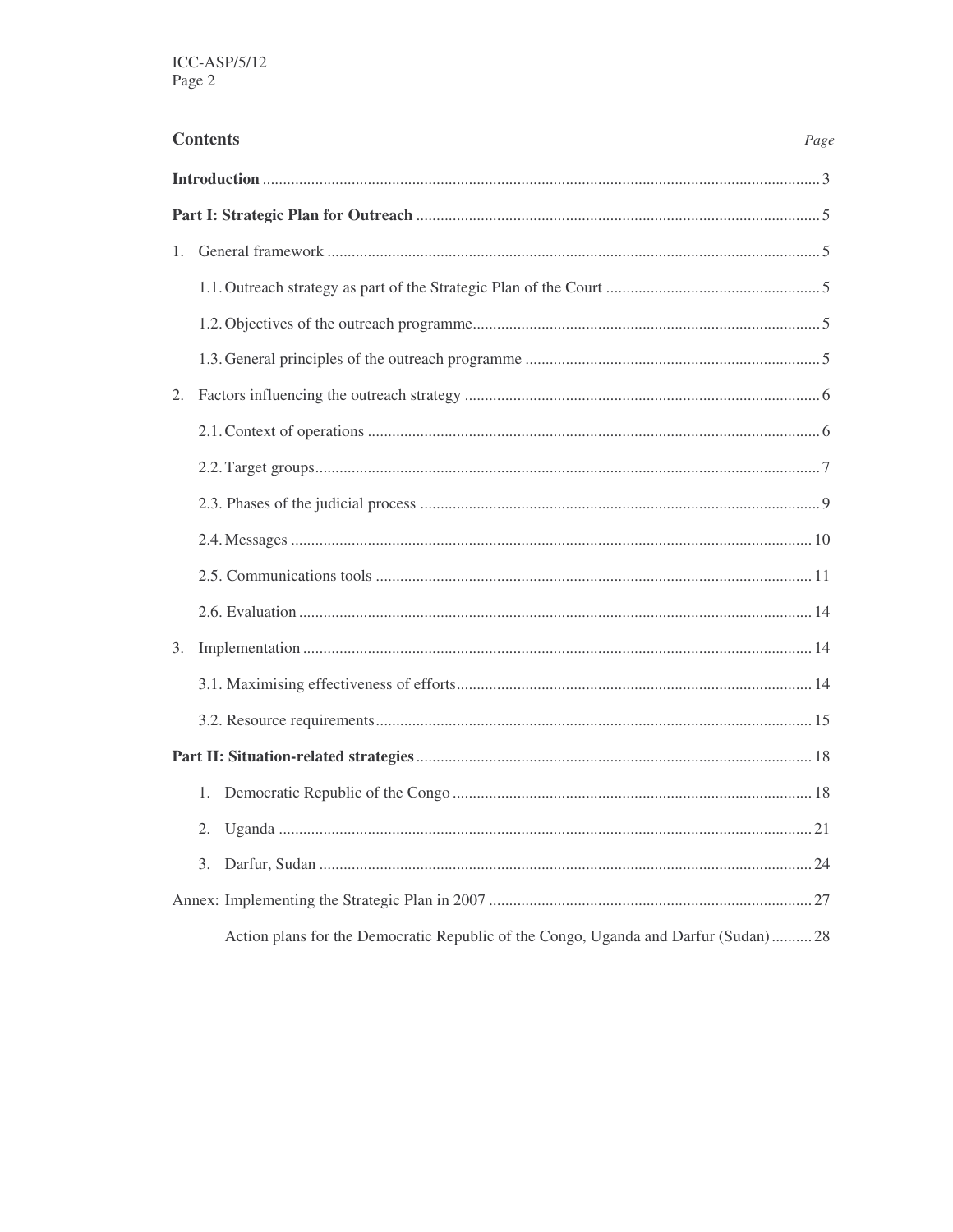# **Introduction**

1. As a new and independent institution in the emerging international criminal justice system, the International Criminal Court aims to fairly, effectively and impartially investigate, prosecute and conduct trials of the most serious crimes and in accordance with high legal standards. The Court is also intended, indirectly, to contribute to long-lasting respect for and enforcement of international criminal justice, the prevention of such crimes, and the fight against impunity.

2. While independence, impartiality and fairness are defining attributes of justice, it should not be forgotten that making judicial proceedings public is a central element of a fair trial and therefore necessary to ensuring the quality of justice. Justice must be both done and seen to be done.

3. Hence, in order for the Court to fulfil its mandate, it is imperative that its role and judicial activities are understood, particularly in those communities affected by the commission of crimes under the Court's jurisdiction. The Court must therefore put in place mechanisms to ensure that affected communities can understand and follow the Court through the different phases of its activities. To this end, it must seek to bridge the distance between the Court and these communities by establishing an effective system of two-way communication. This communication should serve first of all to increase the confidence of these communities in the international criminal justice system, since they will be better informed about the Court and its role. But it will also enable the Court to better understand the concerns and expectations of the communities so that it could respond more effectively and clarify, where necessary, any misconceptions that might exist, particularly on the question of how local and international justice mechanisms work together.

4. These objectives are fully consistent with the Court's overall strategy<sup>1</sup>, particularly in the area of external communications.

5. It should be recalled that, since its creation, the Court has developed and conducted outreach activities with resources available in the countries where investigations are being conducted by the Prosecutor. These efforts are not sufficient to address the vast informationrelated needs of concerned communities. The Court is fully aware of the need to enhance its outreach programme and to continue to build upon its activities in that area. Its efforts are also a response to the Assembly of States Parties, which in December 2005 encouraged the Court to intensify its outreach activities and requested it to present a detailed strategic plan in relation to such outreach activities.<sup>2</sup>

6. The Plan presented today in this document is first and foremost the result of an assessment of our own experience since 2004. It also draws upon the achievements and lessons learned from the *ad hoc* tribunals - the International Criminal Tribunals for the Former Yugoslavia and Rwanda - as well as from the practice of the Special Court for Sierra Leone, which has been recognised as being particularly effective. This strategy also takes account of the input received from States Parties and non-governmental organizations (NGOs), particularly local NGOs, at the meetings which the Court has held periodically with its natural dialogue partners.

7. While this strategy is intended to provide a comprehensive vision of the outreach programme of the Court, it is an evolving document which will be evaluated and developed to reflect emerging needs as the Court's work progresses.

<sup>&</sup>lt;sup>1</sup> See Strategic Plan of the International Criminal Court (ICC-ASP/5/6).

<sup>2</sup> Assembly of States Parties resolution ICC-ASP/4/Res.4, para. 22.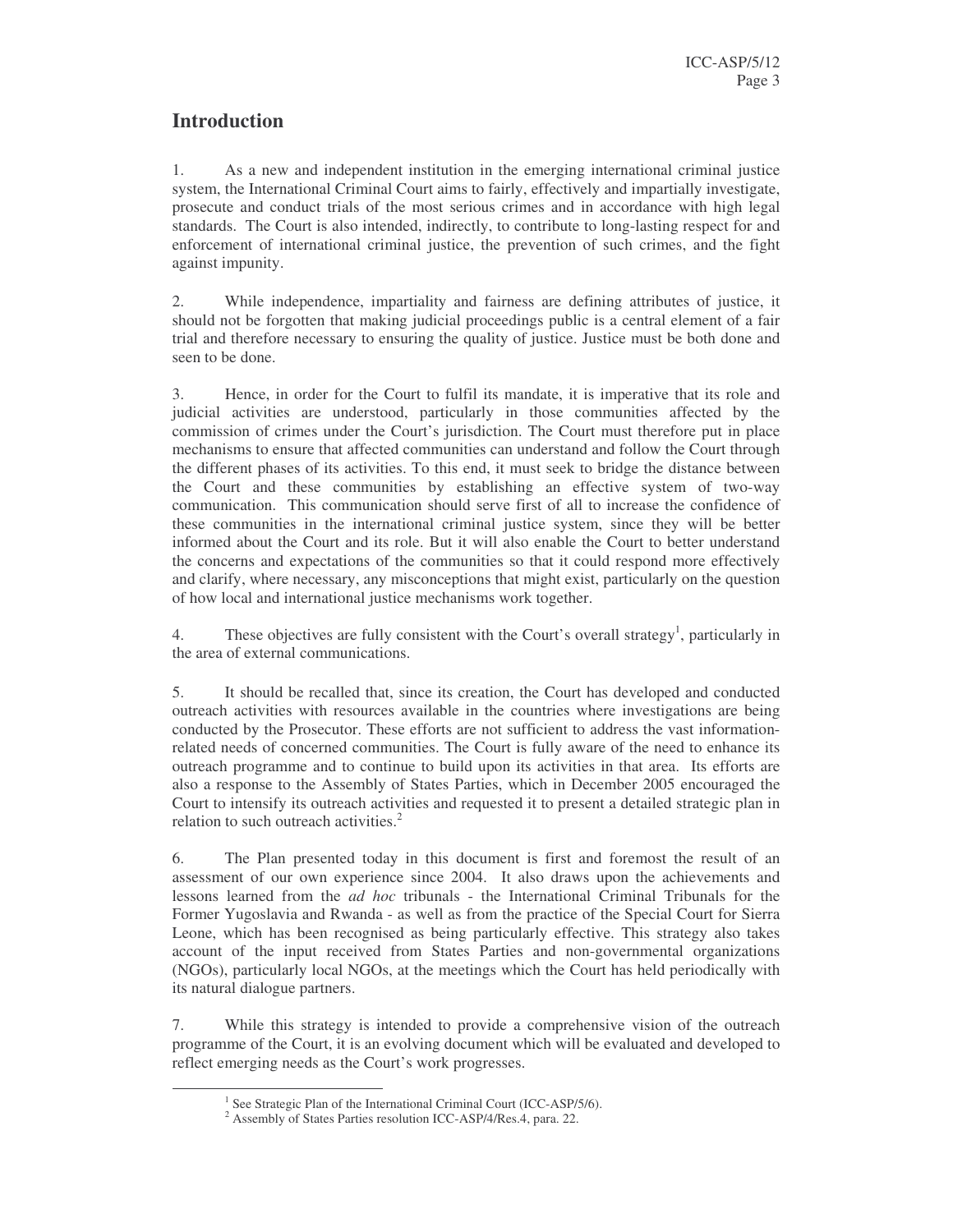8. The document is divided into two main parts.

9. The first part describes the general framework within which outreach activities are conducted. Factors influencing the planning and implementation of the Court's outreach activities are described, including the context in which the Court operates and the particular needs of target groups and the communication tools used. The Court's outreach activities are closely synchronised with the phases of judicial proceedings. Lastly, it looks at the resources that will be needed to implement the strategy with emphasis on the synergies that can be derived from internal coordination or from relationships with external partners. It also explains how the Outreach Unit will be organized within the Public Information and Documentation Section.

10. The second part of the document describes the implementation in the medium term of the Strategic Plan for Outreach in the different situations referred to the Court. To date four situations have been referred to the Court. Three States Parties referred situations on their territory and the Security Council referred the situation in Darfur, Sudan. After analyzing the referrals for jurisdiction and admissibility and interests of justice, the Prosecutor began investigations in three situations: Uganda, Democratic Republic of the Congo (DRC), and Darfur, Sudan, and continues to analyze the situation in the Central African Republic. The Prosecutor is also monitoring four other situations.

11. The Strategic Plan for Outreach contains an annex explaining how the Court plans to implement the outreach strategy in 2007.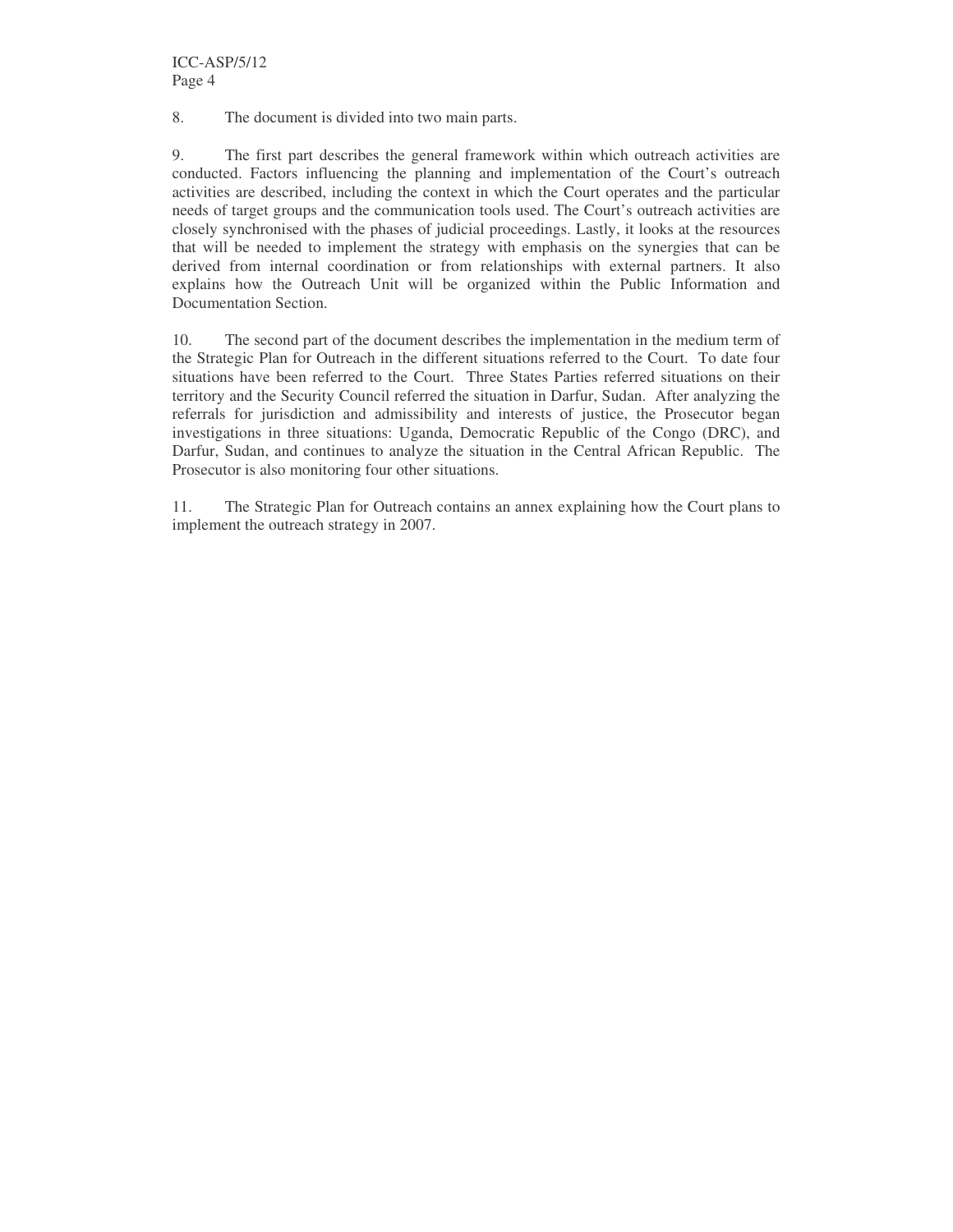# **Part I: Strategic Plan for Outreach**

# **1. General framework**

#### *1.1. Outreach strategy as part of the Strategic Plan of the Court*

12. Earlier this year, the Court adopted a Strategic Plan which sets out the Court's mission, its goals for the coming years and a strategy for achieving these goals. The outreach strategy is an integral part of this Strategic Plan. It aims at advancing in particular goals 1 and 2 of the Strategic Plan, namely ensuring the quality of justice and being a well-recognized and adequately-supported institution.<sup>3</sup>

#### *1.2. Objectives of the outreach programme*

13. To meet the above-mentioned goals, the outreach programme has the following objectives:

- To provide accurate and comprehensive information to affected communities regarding the Court's role and activities;
- To promote greater understanding of the Court's role during the various stages of proceedings with a view to increasing support among the population for their conduct;
- To foster greater participation of local communities in the activities of the Court;
- To respond to the concerns and expectations expressed in general by affected communities and by particular groups within these communities;
- To counter misinformation;
- To promote access to and understanding of judicial proceedings among affected communities.

#### *1.3. General principles of the outreach programme*

14. The following general principles are the foundation for the Court's outreach programme:

- *Neutrality:* The outreach programme includes activities involving the various sectors of society. It is elaborated by the Registry;
- *Independence*: Outreach activities must reflect the independence and nonpolitical nature of the Court. They enable objective and accurate information to be disseminated about the Court and its activities. They do not advocate, seek to influence or comment on the strategies developed by the different actors in the judicial process, i.e. the Prosecution, Defence, victims or the State;

<sup>&</sup>lt;sup>3</sup> The Strategic Plan sets out three interrelated strategic goals for the Court: to ensure the quality of justice (Conduct fair, effective and expeditious public proceedings in accordance with the Rome Statute and high legal standards, ensuring full exercise of the rights of all participants), to be a well-recognized and adequately supported institution (Further enhance awareness of, effect a correct understanding of and increase support for the Court), and to be a model for public administration.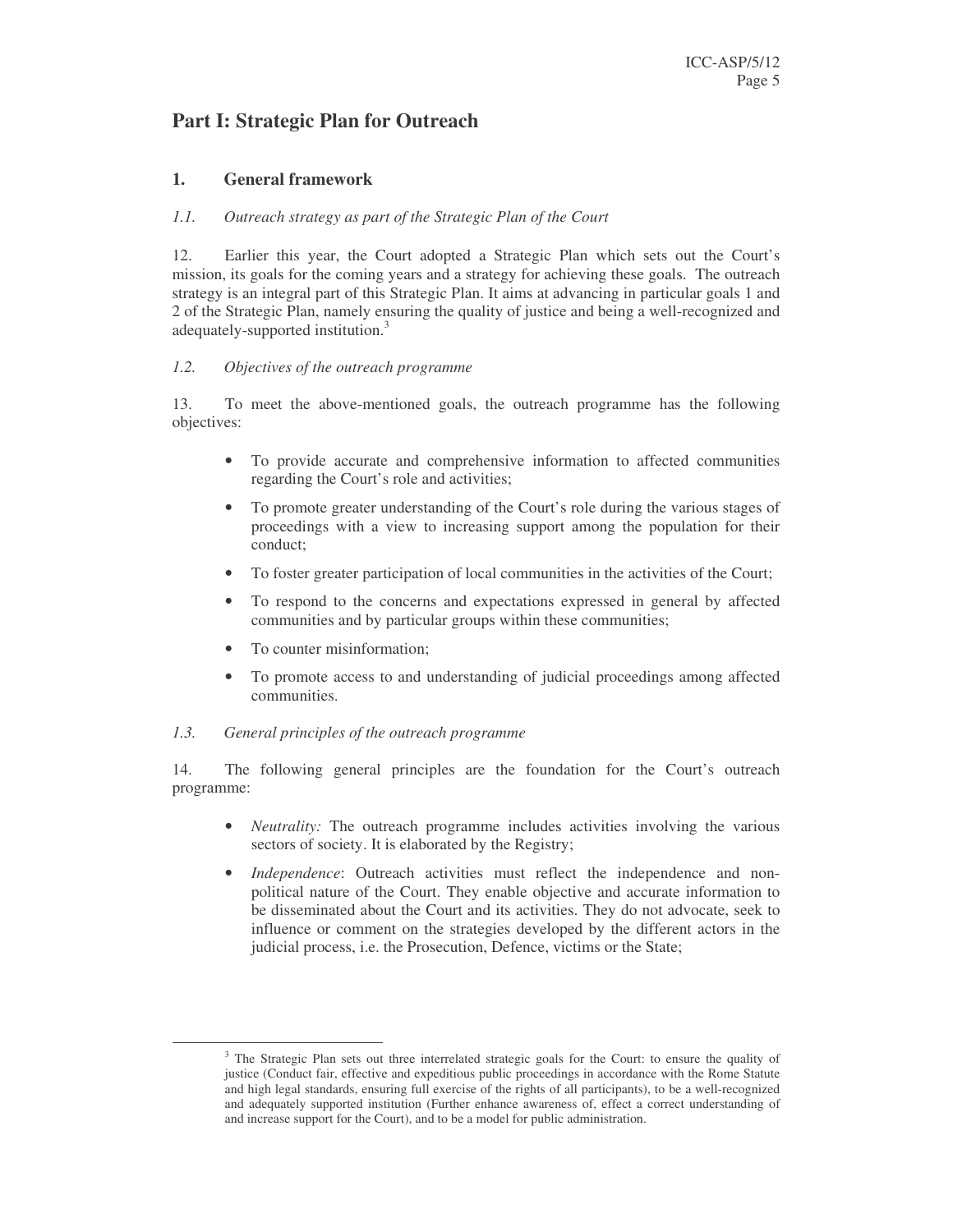- *Engagement*: Outreach activities are carried out with the aim of fostering a sense of engagement among those affected by the Court's work through establishing and maintaining a sustained dialogue based on trust;
- *Flexibility*: Programmes and approaches must be adapted to the circumstances, in particular the phases of the judicial process and the specificities of the local culture.
- *Partnership*: The outreach programme will pursue an active policy of seeking partnership with local actors and other agencies to complement its work where possible and appropriate within the framework of situation-related strategies.

# **2. Factors influencing the outreach strategy**

15. The development and implementation of the Court's outreach programme is guided by the context in which the Court is operating, the phase of the judicial proceedings and the information needs of specific target groups.

## *2.1. Context of operations*

16. The Court's outreach activities will take place in the context of complex environments, including situations of ongoing armed conflict. Managing the profile of these activities depends on each situation.

17. There are a number of factors that need to be taken into account and managed in order to have an effective outreach programme. Key factors include:

a) Political context – includes, for example, government structures and form of governance, level of support for or opposition to the Court's activities from government and other sectors;

b) Socio-economic and cultural context – may include level of knowledge of the Court among affected populations, existence of a large variety of local languages (oral and written), commonly used modes of communication, education level;

c) Logistical considerations – include road and transport conditions and facilities, environmental challenges, condition of local communications infrastructure (telephone, internet, satellite), and energy grids;

d) Judicial context – including national judicial systems and local justice mechanisms, social status of local prosecutors, judges, lawyers;

e) Security – the security of populations, of ICC staff and of partners and intermediaries must be ensured in missions taking place in the environments in which the work of the Court requires that it be present. Perception of ICC activities in a particular situation may also have an impact on the general security situation and on victims and witnesses in particular;

f) Media – the existence of a stable media network in regions and/or countries affected by a situation, as well as media distortion or misreporting of ICC activities and the general knowledge of media professionals about the Court have a strong influence on the planning and implementation of outreach activities. The Court will encourage contacts between local journalists and journalists based in The Hague reporting on ICC issues in order to allow them to exchange views and information.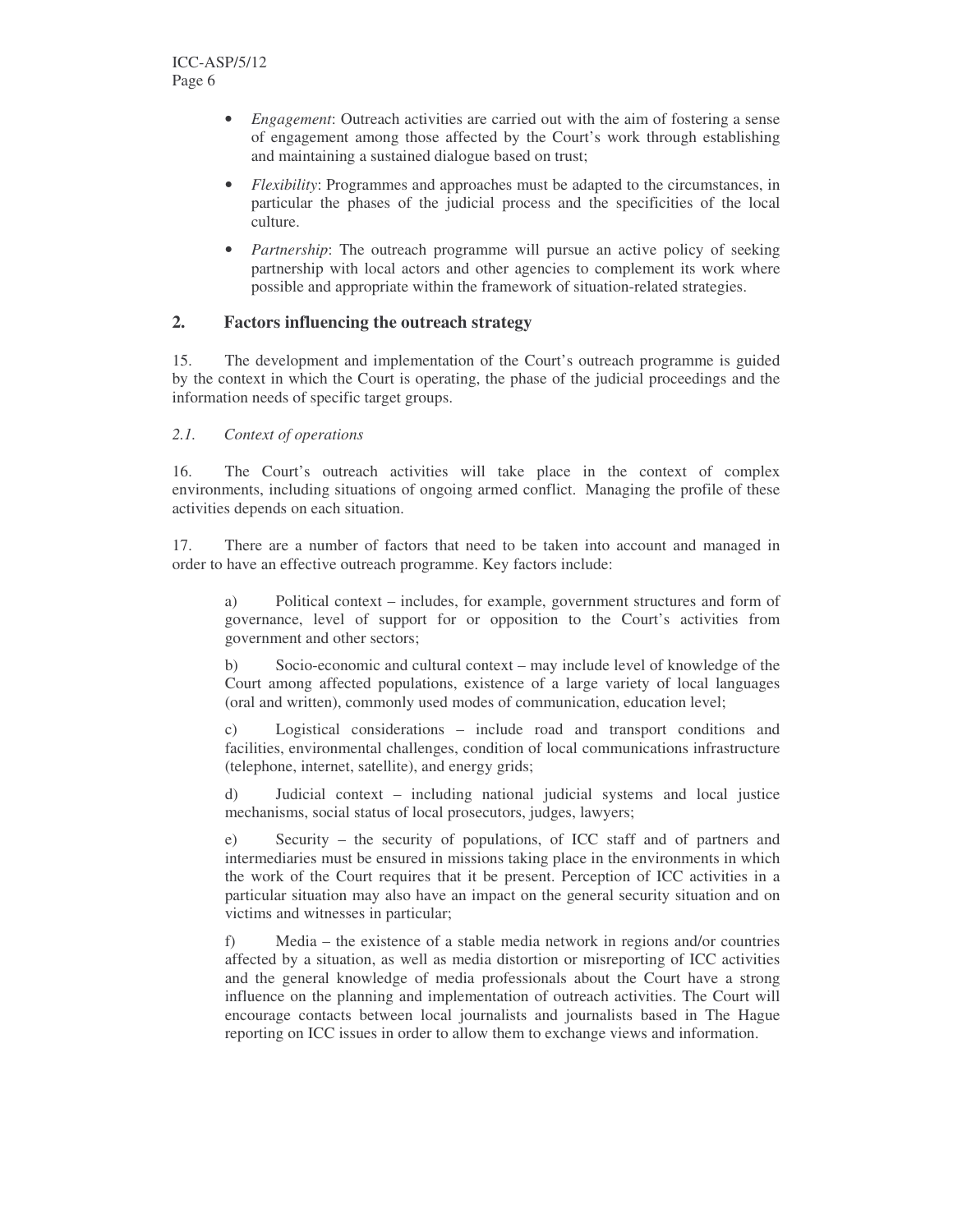g) Existence of local networks that can support the work of the Court – the outreach activities of the Court may be supported by strong local communication networks and an active civil society. Conversely, the Court may also encounter a polarised civil society. Developing and maintaining good relations with international organizations operating in the country is crucial. Other key stakeholders can also bring significant support for the implementation of an effective outreach programme.

# *2.2. Target groups*

18. The Court must communicate with different audiences for different purposes and tailor its messages and outreach activities bearing in mind the characteristics and needs of particular groups. In situations where the Court operates, some individuals and/or organized groups might become the natural focus of outreach activities conducted by the Court either because they are involved directly or indirectly in a situation under investigation; have a particular interest in the mandate of the Court; or they hold key positions in their communities (i.e. community leaders, traditional, religious and local leaders, NGOs), or at the society level (i.e. media). Other potential audiences may have a professional interest in learning about the Court (e.g. legal professionals, members of national systems of justice, representatives of international organizations, local authorities) as they may be involved directly in the Court's work. The target groups below are not listed in any particular order. The list provides an indication of the various types of audiences with which the Court may be required to work in conducting its outreach activities. However, it includes groups that will always be targets of the Court's outreach programme. These include, for example, the general public; international, regional and local media; civil society and academia, as well as groups for which a flexible and adaptable approach is required, such as victims, women, children and youth, and members of diasporas.

# *2.2.1. General population*

19. Meeting information needs of the general population in a country or area affected by the Court's work is a key component of an outreach strategy. Targeting general populations in countries where the Court is involved enhances the impact of the outreach strategy. In addition, significant numbers of specific target groups can also be reached by first targeting the general public.

## *2.2.2. International, regional and local media*

20. International, regional and local media have a strong influence on the broad population and are therefore key targets for outreach activities as they provide the Court access to the largest number of people. Ensuring that accurate information is available to the media is essential to countering misreporting about the Court and its activities.

## *2.2.3. NGOs and civil society groups*

21. NGOs and civil society groups may be involved in a range of diverse activities and represent varied interests of their communities or constituencies. They may hold considerable influence and constitute key channels of communication to and from affected communities. Civil society groups with a broad grassroots base may also assist the Court in reaching out to broader networks.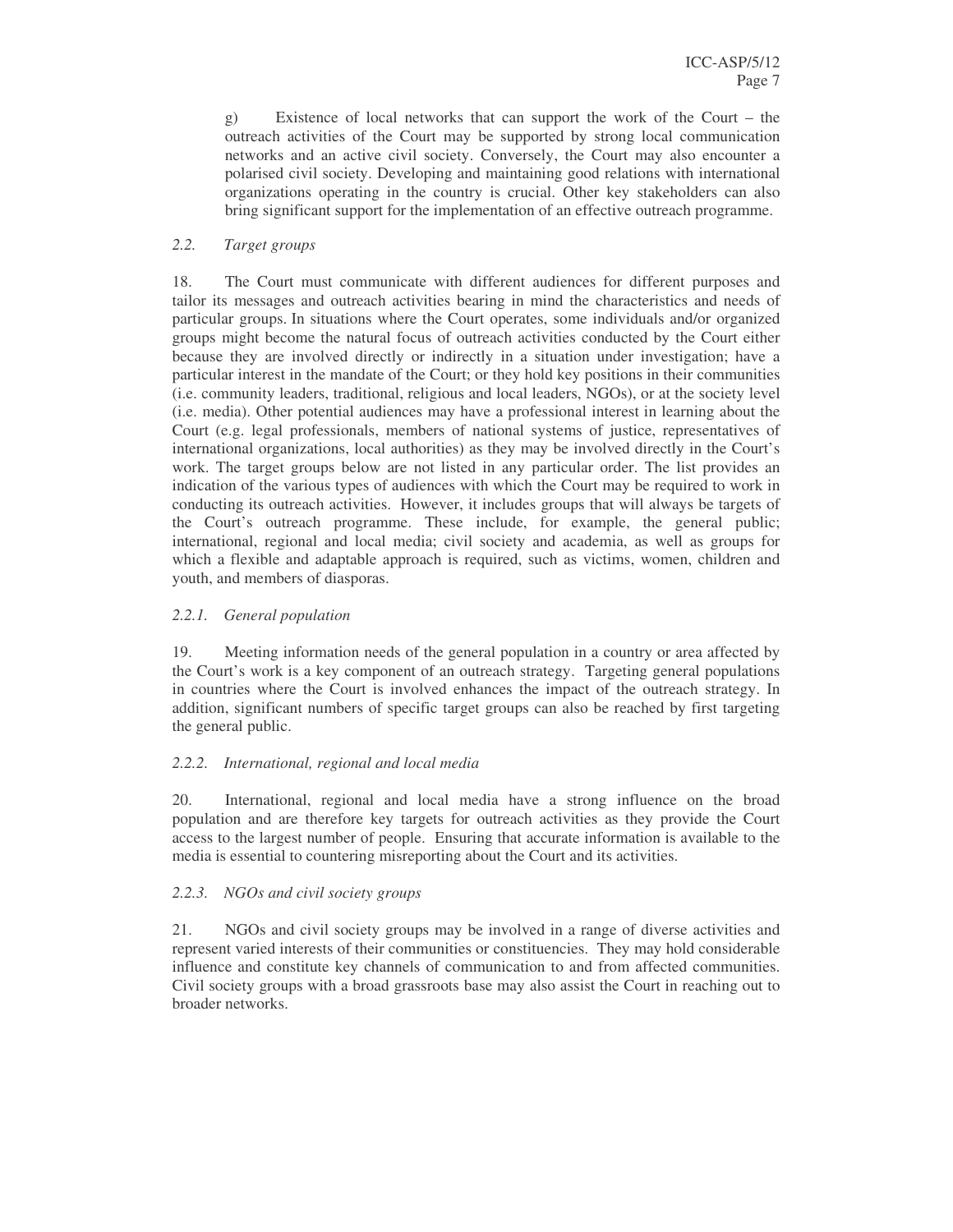## *2.2.4. Victims*

22. Victims have a central role in the Court's work but may not have access to popular media and other information sources. Activities may also have to be tailored depending on such factors as literacy rates or the accessibility of the locations of individual and groups.

# *2.2.5. Government/opposition*

23. Political leaders play a key role in determining a country's attitude towards the Court and the resulting level of cooperation provided. Additionally, the executive and law-making bodies and law enforcement agencies may play a role in promoting and enforcing the rule of law in their respective societies.

# *2.2.6. Traditional and religious leaders*

24. Traditional and religious leaders and other community leaders are often well respected and influential in their communities. As such they are important interlocutors for the Court.

# *2.2.7. Women*

25. Women are often particularly affected in conflict situations and may have particular concerns and information needs. The Court may operate in situations where women have greater difficulty accessing public information and will therefore need to develop targeted strategies for reaching women and ensuring they have access to Court proceedings.

# *2.2.8. Children and youth*

26. Children are among the most vulnerable victims of conflict. Children and youth may also play a dual role during a conflict – as both perpetrators and victims. Specific strategies will also be needed for reaching and engaging with this sector.

# *2.2.9. Refugees and internally displaced persons*

27. Refugee and internally displaced communities may contain a high concentration of victims as well as other socially disempowered communities. Residing away from their homes (either in a camp or dispersed throughout the territory of the country), they can be particularly vulnerable and cut off from customary sources of information.

## *2.2.10. Legal and academic communities*

28. Legal and academic communities may have significant influence over other groups' perceptions and knowledge of the Court. Student groups may operate as opinion leaders at a grassroots level, with professors and lawyers influencing decision-makers. Lawyers, justice officials and the judiciary may also potentially play a direct role in Court proceedings.

# *2.2.11. Persons who participated or are participating in hostilities*

29. Persons engaged in conflict require both general and specific information. Stigmatised by their families and/or the ethnic groups to which they belong for their active participation in hostilities, they represent a volatile segment of the society and could be the source of significant instability.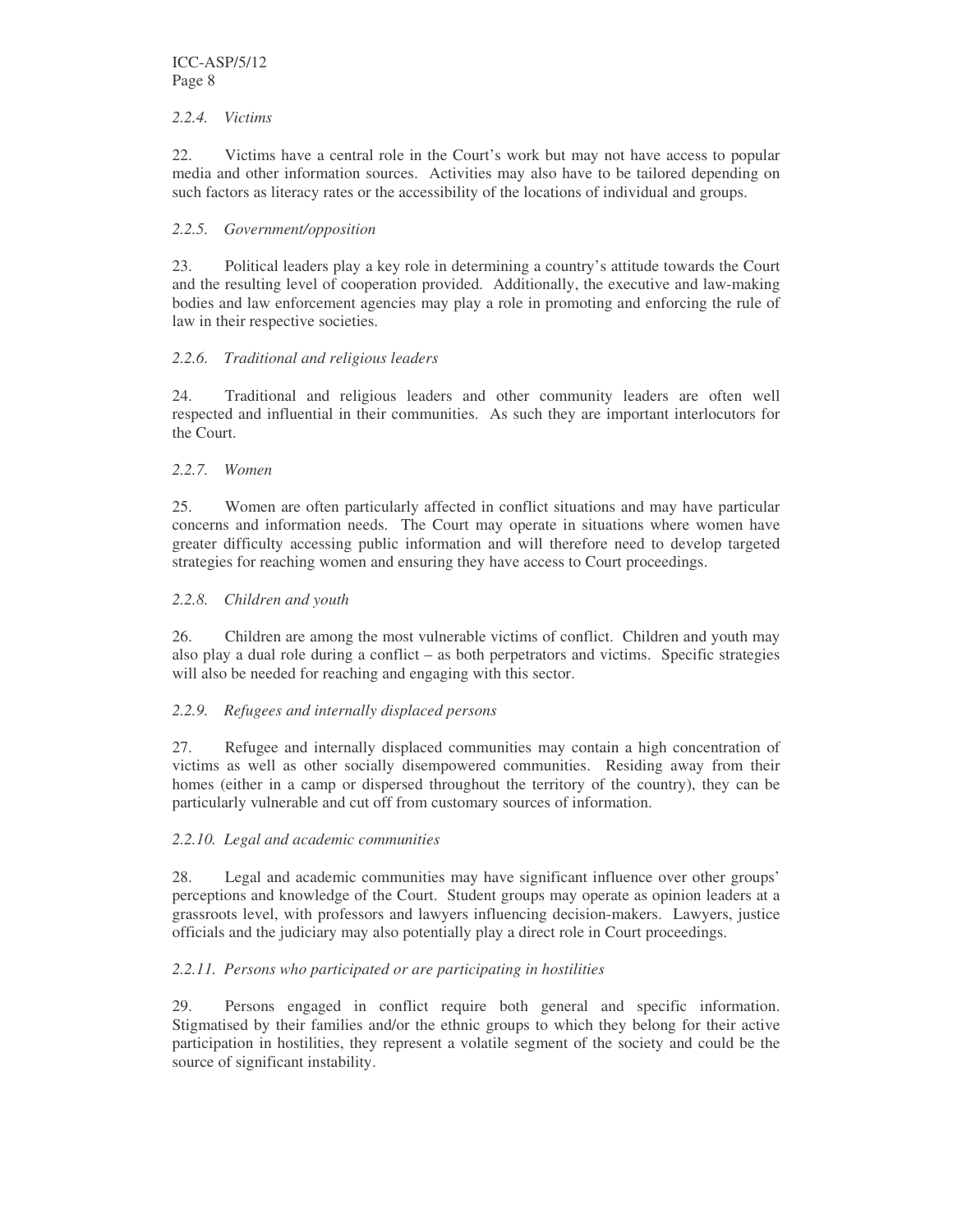# *2.2.12. Diaspora*

30. Diaspora communities often maintain significant links to their country of origin and could be sometimes perceived as authoritative sources of information.

# *2.2.13. International organizations and diplomatic communities in the country of situation*

31. International governmental organizations, in particular the United Nations, as well as the diplomatic community are key actors in the societies of the countries of situation. Their role is particularly significant as they also provide assistance and occasionally funding for various local projects in the country of situation.

# *2.3. Phases of the judicial process*

32. The Court's judicial process consists of six discrete phases: analysis, investigation, pre-trial, trial, appeal and implementation<sup>4</sup>. The scope and nature of outreach activities will correspond to the phase of Court activities in affected communities. For the purposes of planning and conducting outreach activities, a further distinction is made between outreach activities conducted in relation to a situation generally and those related to a particular case. As indicated by the Pre-Trial Chamber I in its Decision of 17 January 2006« Situations […] are generally defined in terms of temporal, territorial and in some cases personal parameters such as the situation in the territory of the Democratic Republic of the Congo since 1 July 2002 …" whereas "cases […] comprise specific incidents during which one or more crimes within the jurisdiction of the Court seem to have been committed by one or more identified suspects …"

# *2.3.1. Outreach relating to the situation*

33. Outreach pertaining to a situation involves activities conducted throughout all the judicial phases.

34. At the analysis phase, using public sources, general information will be compiled regarding the background of the situation, potential challenges and opportunities, existing communication networks, potential networks of partners and target groups.

35. During the investigative and pre-trial phases, impartial and accurate information regarding the Court and its activities should be made available as widely as possible. A combined outreach and public information effort should focus on addressing existing concerns and misinformation. Initial messages should focus on basic information regarding the Court, including the distinct role of its organs, as well as procedural issues about how the Court works. Every effort must be made to establish links with key actors in affected communities as well as with sectors likely to be involved in the Court's work and to build effective channels of communication. Ascertaining the most effective ways of reaching the different target groups and what their major questions and concerns are, as well as identifying potential partners will also be done. The general outreach efforts will be complemented by specific information directed towards victims.

36. These activities will continue in addition to those carried out in relation to a particular case.

<sup>4</sup> Proposed Programme Budget for 2006, *Official Records of the Assembly of States Parties to the Rome Statute of the International Criminal Court, Fourth session, The Hague, 28 November -3 December 2005* (United Nations publication), ICC-ASP/4/32, part II.B(5).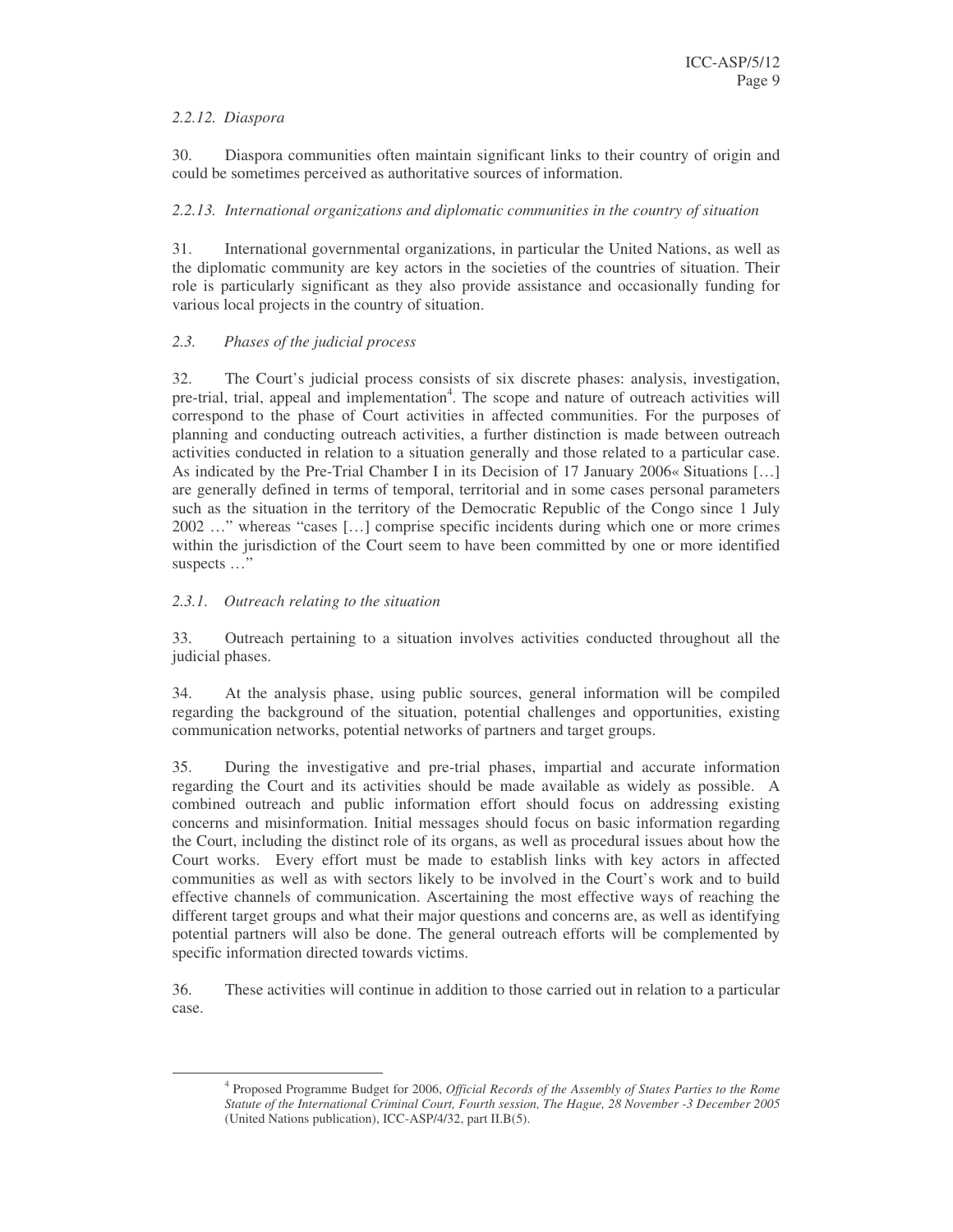# *2.3.2. Outreach relating to a particular case*

37. Outreach activities related to a case will be triggered by the issuance of the arrest warrant(s).

38. A more focused communication approach will be employed following the issuance of arrest warrants and subsequent arrests. This will include developing thematic radio programming, public lectures or seminars on the scope and limitations of the ICC mandate and other relevant issues.

39. The initial appearance provides an opportunity for conducting specific outreach activities, including but not limited to press conferences at Headquarters and with local journalists in the country of situation, interviews for international and local media by Court officials explaining the judicial proceedings and steps to follow, and organizing local activities focused on explaining the procedural steps.

40. The confirmation of charges hearing is an important moment of this judicial phase and requires the development and implementation of a specific communication campaign. Key messages around this stage may emphasize that during the confirmation of charges all interested parties to the proceedings (i.e. the Office of the Prosecutor, Defence and victims) have the opportunity to express their points of view.

41. Once a trial commences, the activities begun in the investigation and pre-trial phases will continue, but the focus of outreach efforts will be on ensuring the publicity of trials and making judicial proceedings accessible to the general public, and in particular to affected communities.

42. This will involve transmitting proceedings through the Court's web site and, when necessary, establishing video links or using satellite means. Trial summaries will also be prepared and distributed to partners and to the general public through the Court's website, CD-ROMs, printed material, local media outlets and local civil society groups.

43. During the trial phase, additional efforts will be directed to providing victims with information regarding reparations as this issue may come before the Court.

44. During the appeal and implementation phases, outreach activities will generally focus on publicizing judgements and reparations decisions and making information available regarding sentences and future detention in a format understandable to the communities involved. As is the case during the trial phase, additional efforts will be directed to providing victims with information regarding reparation.

*2.4. Messages*

45. In carrying out its outreach activities, the Court must endeavour to use clear and consistent messages tailored to different audiences. The following guidelines have been developed to assist in the development of messages by the Court in its outreach activities.

46. General guidelines in relation to message themes and purpose:

• Messages are developed to maximize understanding and support for the Court, manage expectations, and situate the Court as part of a broader international justice system;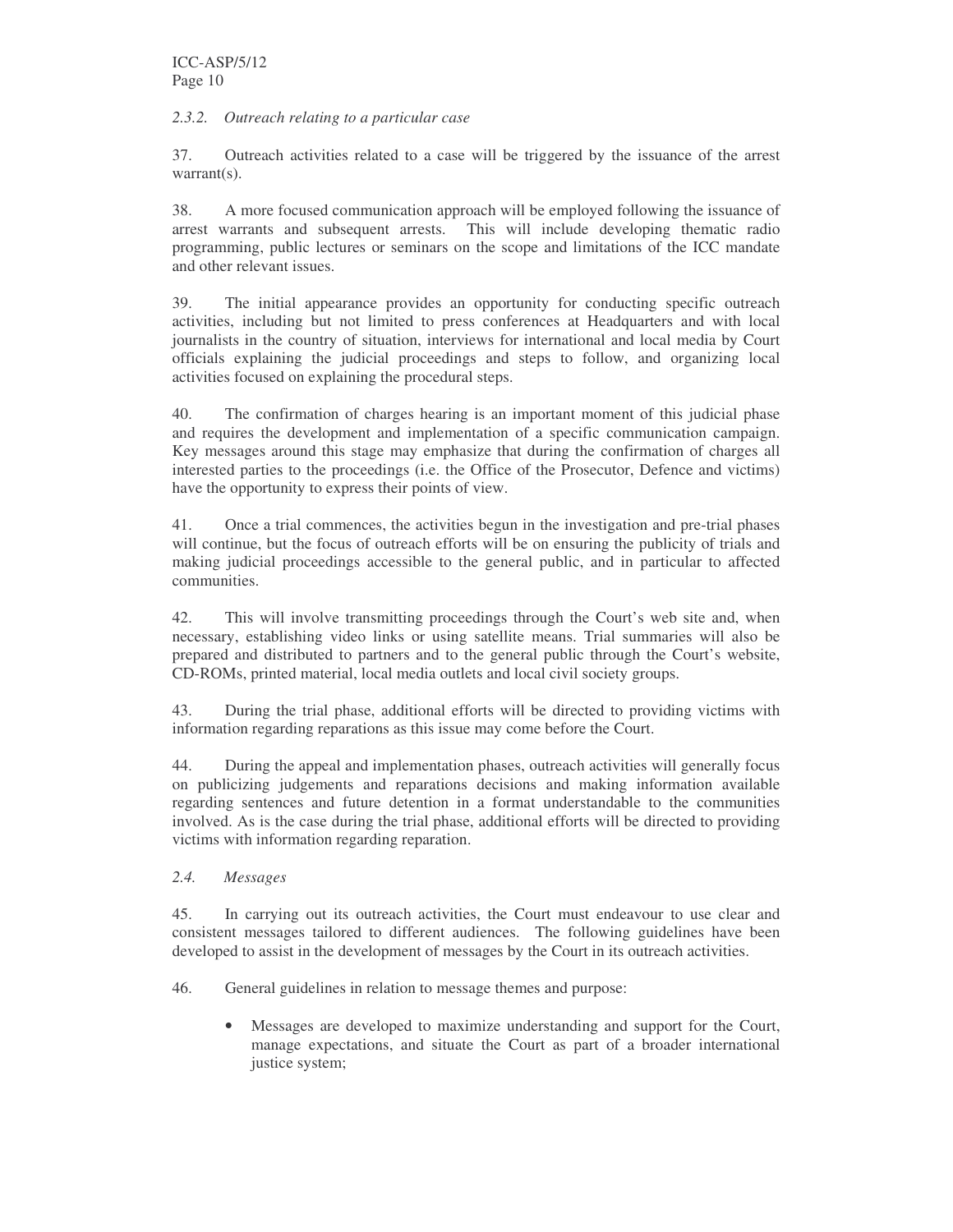- Message themes should pertain to the Court's attributes and the context in which it operates, highlighting, for example, its judicial role, the fairness, efficiency and impartiality of its proceedings, and the fact that the Court is mindful of the context in which it is active, and is responsive to victims;
- Messages should be tailored to specific audiences, bearing in mind their diversity and particular information needs, as well as beliefs, attitudes, opinions and the cultural context;
- While the focus and level of detail will vary depending on the audience, messages must also be consistent;
- Messages should address audiences' concerns. This is particularly important when being delivered as part of a two-way communication process;
- The use of messages must be responsive to the requirements of specific situations, unpredictable circumstances and subsequent opinion trends;
- Once key messages are defined, they will be continuously repeated throughout the different judicial phases, to help reinforce basic ideas and to increase understanding of the Court;
- Messages are periodically reviewed and reformulated as part of the ongoing twoway communication process with audiences and partners on the ground and as a result of feedback received from such groups.
- 47. Guidelines in relation to formal aspects:
	- Messages should be accurate but simple in order to be meaningful to a nonspecialist audience;
	- As the Court is often dealing with complex procedural and legal concepts, messages should be accompanied, when needed, by an explanation of the context;
	- Where the different roles of organs require differing messages, it would be useful to explain why and to explain the roles, thereby reducing confusion.

## *2.5. Communication tools*

48. A broad range of communication tools and techniques may be employed to reach out to the various target groups listed above, bearing in mind the context of operations. Communication tools will be used in a flexible way to respond to the level of knowledge and awareness of each target group in complex and varied environments. The list outlined below is not all-inclusive but gives an indication of the specific communication tools and techniques that the Court may employ to communicate its work and respond to identified information needs.

## *2.5.1. Communications tools for the general public*

49. The most effective tools to reach the broadest audience include, for example, radio programmes, television documentaries and large-scale pamphlet and poster campaigns; theatre dramas; and, for those with access to the Internet, the Court's web site. The Internship and Visiting Professionals Programmes of the Court enable the Court to bring people from the countries where the Court is operating and other States Parties and non-States Parties to work at the Court. Upon returning to their countries of origin, such persons may become valuable resources on the ground for disseminating knowledge about the Court.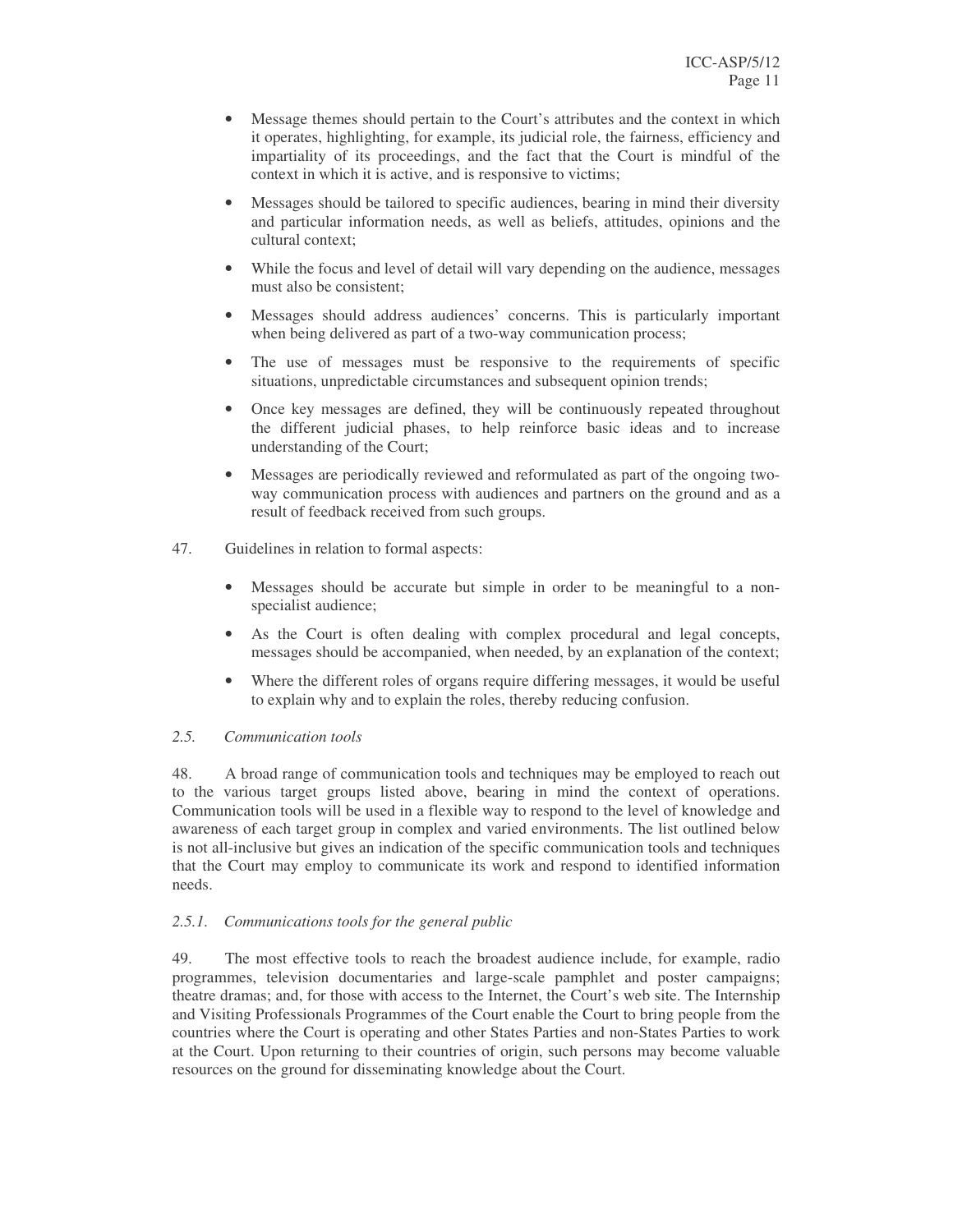# *2.5.2. Communication means for international, regional and local media*

50. Specific communication approaches will depend on the type of media (radio, television, written press, etc.), its core audience (international audience, general population in an affected area, etc.) and the region. Regular press releases and summaries, interviews with spokespersons, press conferences of spokespersons or Court officials as appropriate, mediatailored training modules, development initiatives for local media, seminars and workshops, documentaries and fact sheets containing general information about the Court and/or information about the Court's proceedings relevant for a particular situation are some of the communication means to target media aimed at combating misinformation regarding the Court and reaching as broad an audience as possible.

# *2.5.3. Communication approaches for NGOs and civil society groups*

51. Communication tools may include conducting seminars and workshops with NGOs and civil society representatives. The specific goals and themes of the workshops may vary, but all include basic information about the mandate of the Court and its judicial proceedings. Some seminars may focus on emphasizing and clarifying certain legal concepts, while others will prepare participants to train their peers on Court-related issues. Field-based staff of the Court will develop and maintain relations with these groups. Visits to the Court of representatives of local NGOs in addition to seminars and round tables organized on the ground are important tools for maintaining regular dialogue with representatives of civil society. Relevant training on capacity-building and experience-sharing workshops are among the tools used to target NGOs and civil society groups. Leaflets and other relevant information products are also means to disseminate information to NGOs and civil society groups. Video screenings of the judicial proceedings relevant for the country are of particular importance as people cannot attend the trials in person. Through video screening a sense of how the trials actually unfold in The Hague can be conveyed to the affected communities.

# *2.5.4. Communication tools for victims*

52. Communication means used to reach victims may include establishing contacts between victims groups or organizations working with victims and ICC offices working on victim-related issues. Informational materials targeted towards victims should be developed in consultation with victim representatives in order to ensure that they are accessible to victims, and may include booklets, posters, cartoons, radio programmes and discussion/training seminars. These products should be tested with pilot victims groups to ensure that they are culturally sensitive and respond to the information needs of these groups. Thematic seminars and workshops emphasizing and explaining victims' rights under the Rome Statute should complement the general informational meetings that provide basic information about the role, mandate and judicial proceedings of the Court.

## *2.5.5. Communication tools for government/opposition*

53. Potential communication tools may include targeted training sessions for elected representatives, distribution of written materials and individual meetings with outreach and Court representatives. Of particular importance is the involvement, when possible, of Court officials from The Hague, who can hold meetings with relevant representatives of central and local government, thereby providing a direct account of ongoing Court activities and facilitating an exchange of views.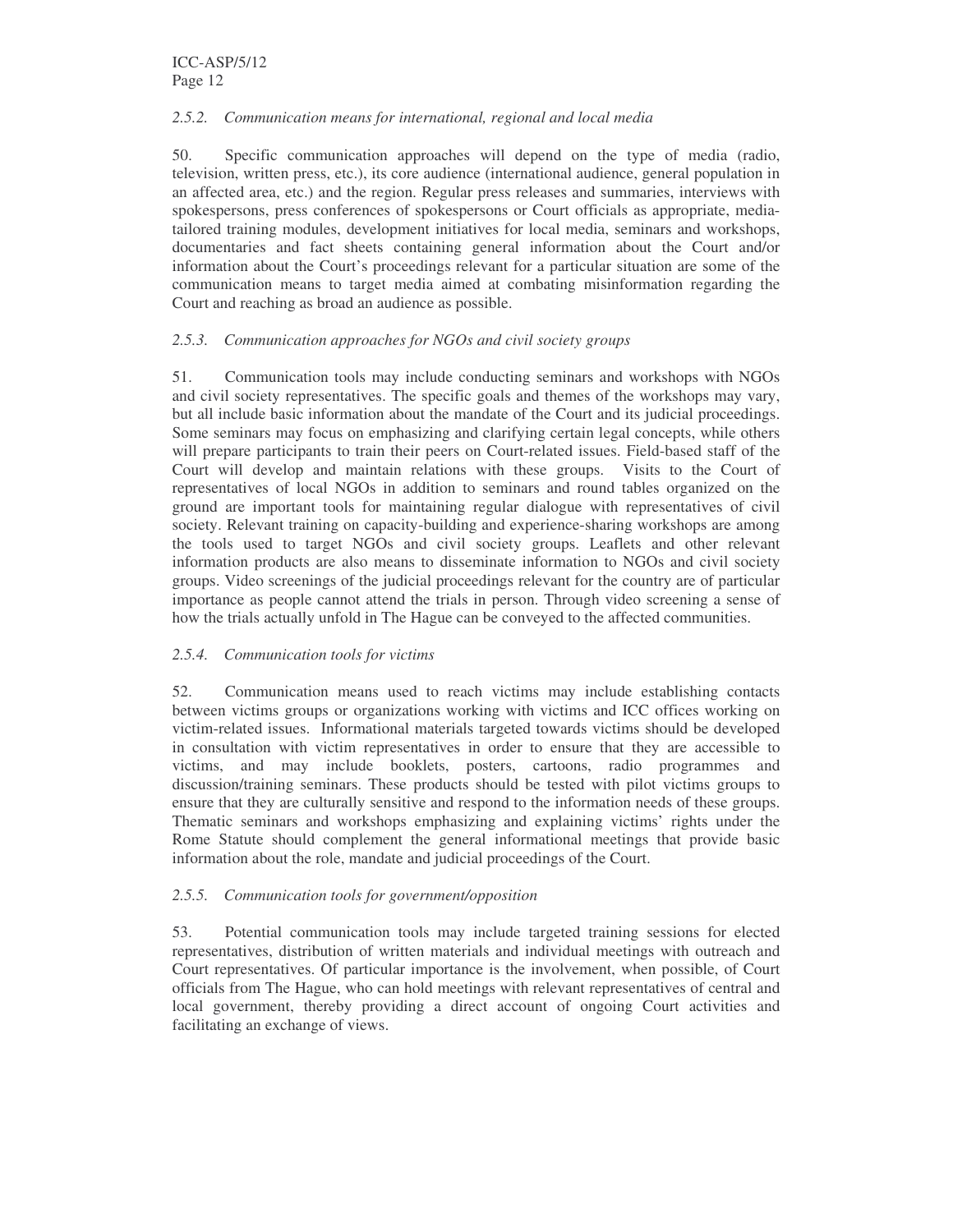## *2.5.6. Communication means for traditional and religious leaders*

54. Effective techniques may include discussions, peer training and written publications, focused on providing general information about the Court and its activities and responding to particular questions raised. As in all cases, messages must be carefully selected and culturally sensitive. Training sessions for this target group should provide general information about the Court and its mandate as well as discussions of the articulation between international criminal justice and local and traditional justice modes of resolving conflicts, and should provide ample opportunity for these groups to express their questions and concerns. Such an approach will assist the Court in gaining knowledge from local understanding and experience.

# *2.5.7. Communication means for women*

55. Communication techniques may include disseminating information through existing economic, social, cultural and political groups that focus on issues specific to women. Techniques employed can include meetings of women and women's groups, training workshops and recruitment of peer educators. Informational products should emphasize the gender-related provisions of the Rome Statute in addition to basic information about the Court.

# *2.5.8. Communication tools for children and youth*

56. Means of communicating may include establishing networks with child agencies, existing clubs in secondary and tertiary institutions and broad-based coalitions of child and youth groups. Workshops could be conducted for members of such groups in order to build their capacity to disseminate Court-related information. Methods of communication may include child-friendly flyers, debates and quizz competitions.

## *2.5.9. Communication tools for refugees and internally displaced persons*

57. Communications tools should vary depending on the location and organization of the group, including, for example, whether the group is dispersed or residing in a camp (taking into account the existing organizational structure of the camp). Tools may include radio broadcasts, distribution of written/illustrated materials, large-scale town hall briefings, focus group discussions, and peer training workshops. Cooperation with international refugee organizations and agencies working with internally displaced persons should be pursued.

## *2.5.10. Communication techniques to address legal and academic communities*

58. Communication tools could include detailed written communications, meetings with Court experts in particular areas, thematic public lectures, seminars, round-table discussions and debates. Presentations and lectures by Court officials addressing universities, think-tank groups and academic societies are important tools for reaching out and responding to the particular information needs of legal communities.

## *2.5.11. Communication tools for persons who have participated or are participating in hostilities*

59. Reaching out to this target group may involve the use of communication means such as thematic radio programmes, seminars and briefings allowing open dialogue and discussions on the Court's proceedings. Establishment of "train the trainers" types of programmes for selected individuals to serve as peer educators represents another effective communication tool for targeting these groups.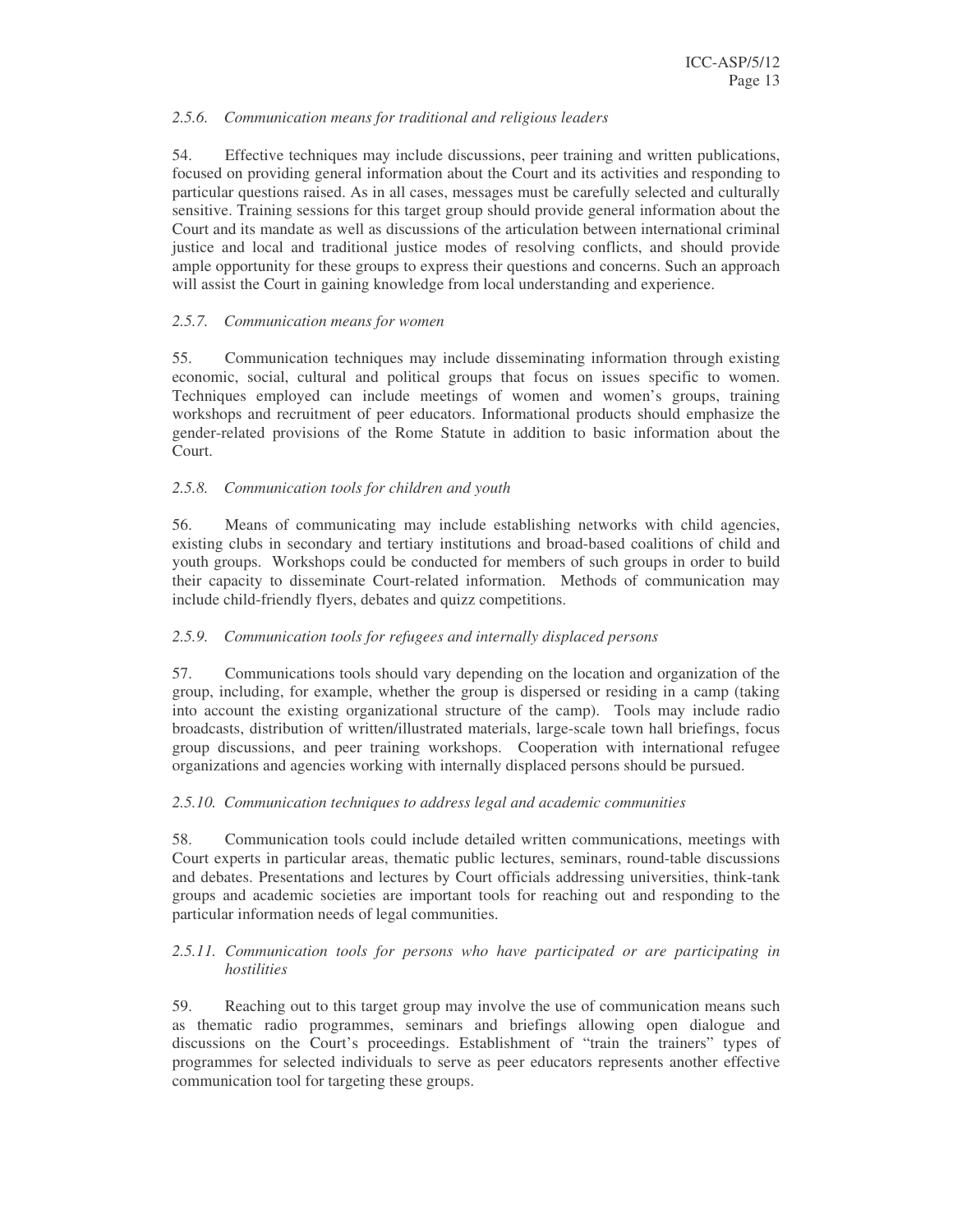#### *2.5.12. Communication approaches targeting diasporas*

60. Depending on the location and circumstances of the diaspora communities, appropriate tools may include meetings, informal round-table discussions, dissemination of written materials and web-based communications.

# *2.5.13. Communication tools for international organizations and diplomatic communities in the country of situation*

61. Regular meetings, round tables and seminars with representatives of intergovernmental organizations and the diplomatic community at the Court's Headquarters and, when appropriate, on the ground are among the effective communication tools for targeting these groups. On-site visits of Court officials can also help inform such persons about the Court's work and activities. Informational materials can be distributed through the existing communication channels of these target groups.

## *2.6. Evaluation*

62. Success in achieving the objectives of the Court's outreach programme may be evaluated in two ways:

- 1. Measuring the success in the implementation of action plans for each situation. This approach will be based on the completion of each action plan as expected, and provides mostly quantitative indicators already developed at the level of the action plans (see annex 1).
- 2. Analysing the impact of the outreach activities, relying on opinion polls, surveys, short and medium-term evaluation reports and data collected by the Court's outreach teams in the field and by NGOs.

# **3. Implementation**

## *3.1. Maximizing effectiveness of efforts*

63. To maximize the effectiveness of outreach activities, the outreach programme will ensure internal coordination and focus on establishing and maintaining networks of partners.

#### *3.1.1. Internal coordination*

64. The Public Information and Documentation Section (PIDS) of the Registry is responsible for developing and implementing the outreach programme of the Court. Implementation of outreach activities requires coordination and consultation between the different sections and divisions of the Registry, including the Division of Victims and Counsel and other organs of the Court to ensure comprehensive and coherent messages and efficient use of resources.

65. General coordination of the Court's external communications activities, namely external relations, public information and outreach, is the responsibility of the External Communications Group (ECG). The ECG is composed of representatives of each organ of the Court responsible for these areas and is chaired by the Presidency. Communication and coordination between the organs on outreach matters is ensured in the ECG.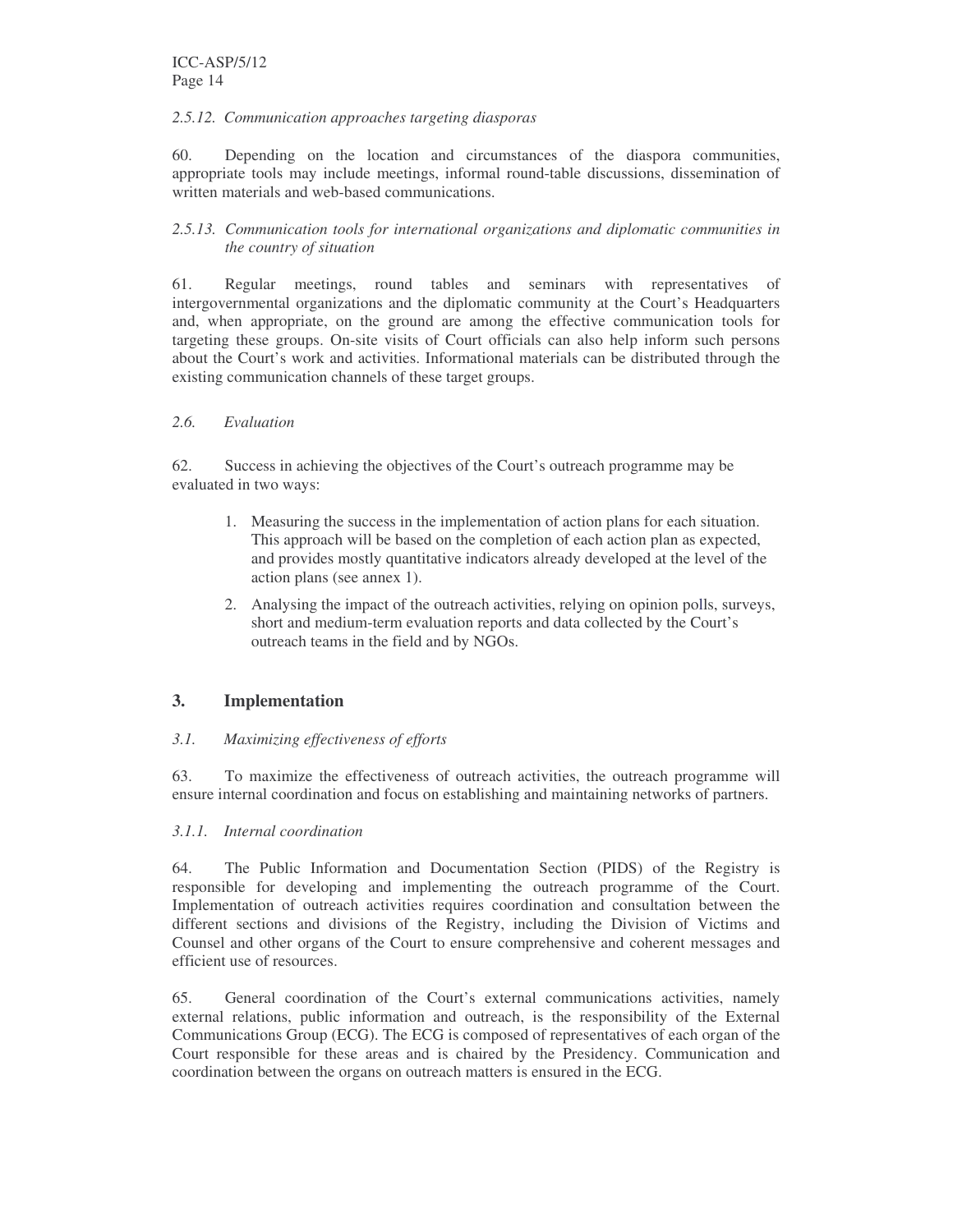## *3.1.2. Working with partners and intermediaries*

66. Although the primary responsibility for performing outreach activities remains with the Court, the outreach programme will rely on partners and intermediaries. The development of partnerships is important for reaching the broader local population through culturally appropriate intermediaries, particularly where ICC staff is unable to contact the general public due to lack of resources, logistical or other constraints or security concerns. Developing partnerships will also decentralize the dissemination of information and, by supporting the creation of local initiatives and/or networks, increase the awareness of the general population on Court-related issues. When choosing and working with partners or intermediaries, careful consideration will be paid to selection criteria developed by the Registry in order to avoid potential risks, including, for example, dissemination of poor or inadequate information, and partners or intermediaries being perceived as speaking or acting on behalf of the Court.

67. Various efforts will be undertaken to facilitate and promote effective relationships with partners and intermediaries, ensure quality of information, and maximize the potential benefits, including:

- Conducting briefing and debriefing sessions with partners;
- Providing hard or digital copies of simplified booklets, flyers and fact sheets as well as audio tapes and audio-visual material;
- Sending regular updates on Court activities and maintaining a regular flow of information;
- Conducting periodic training sessions to maintain the accuracy of information on the Court as well as capacity-building in the development of communications and networking skills.

68. Within the framework of the outreach strategy defined by the Court, coordination of the outreach efforts with local partners is essential.

#### *3.2. Resource requirements*

69. Outreach activities are carried out by the Public Information Unit within the Public Information and Documentation Section of the Registry. However, in order to achieve the objectives proposed and fully implement the Strategic Plan, a permanent Outreach Unit should be established within PIDS.

70. The Outreach Unit will consist of permanent staff at ICC Headquarters and staff based in the field offices where the core outreach activities will be carried out. A relatively small complement of staff at Headquarters will oversee coordination between the organs and offices on planning and implementing activities; develop general strategies and oversee implementation of the outreach programme. Each new situation will imply the establishment of a new field office and the recruitment of field staff. In the performance of its work the Outreach Unit will work closely with the Public Information Unit of the Registry.

71. Staff resources required may vary depending on the specific circumstances and complexity of the outreach activities. However, the basic resources required at Headquarters and field offices are proposed below: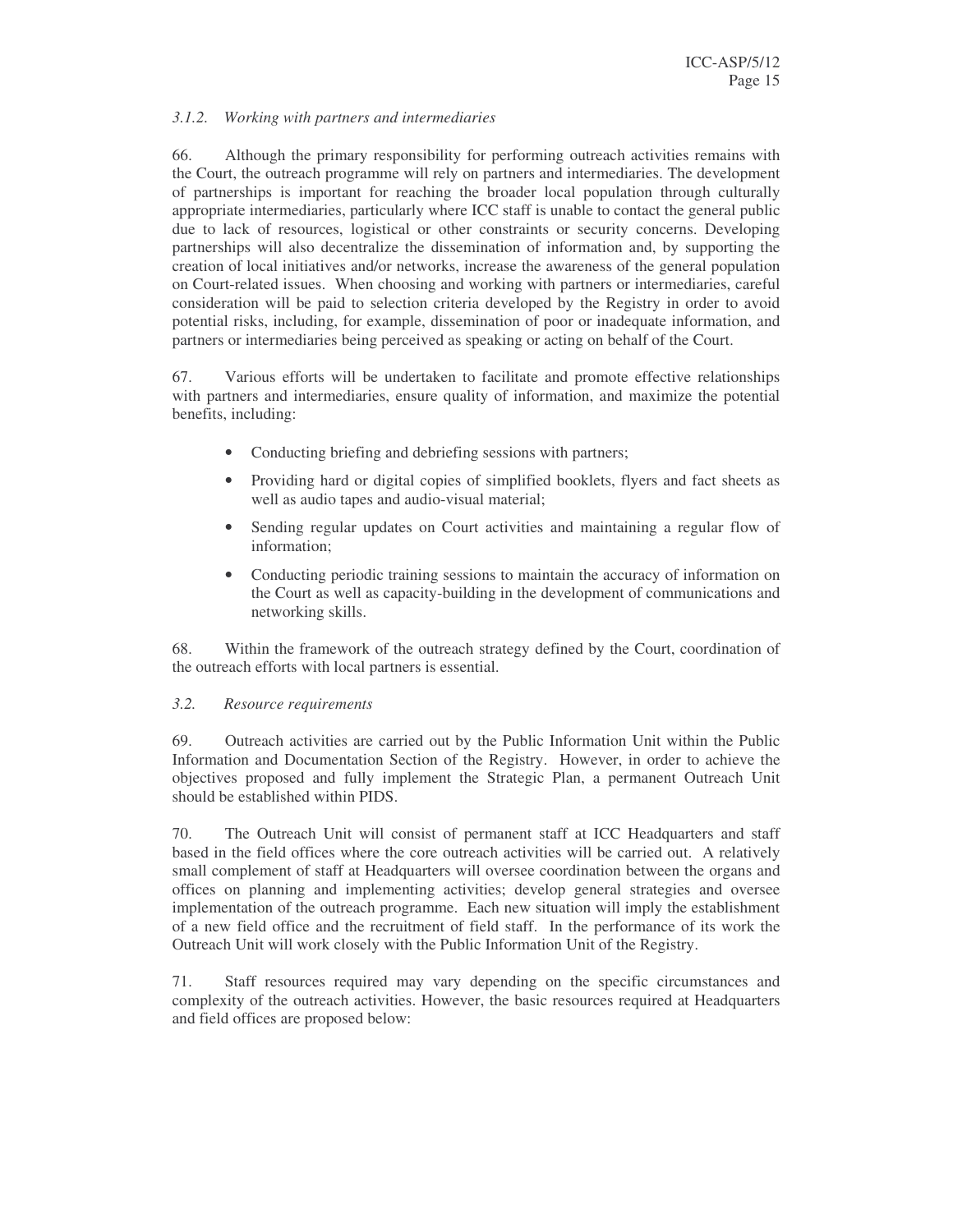# **a) Headquarters**

72. At Headquarters, the Outreach Unit will be structured around the following functions:

73. Outreach Coordinator: He/she will oversee the activities in the field. In coordination with the different organs and divisions of the Court, she/he will define the strategic lines for the outreach programming. The Coordinator will also act as liaison officer between the field offices and Headquarters. He/she will also be responsible for managing the budget of the outreach programme.

74. Outreach Officer: The Outreach Officer will assist the Outreach Coordinator in coordinating internal outreach efforts and field outreach activities and ensure sustained information flow between Headquarters and the field offices. The Outreach Officer will prepare weekly/fortnightly briefs on outreach activities for field staff and the general public.

75. Outreach/Associate Legal Officer- Court in Session: The Outreach/Associate Legal Officer will follow trial proceedings, write weekly summaries; update case fact sheets and all information published related to the case.

76. Financial and Administrative Assistant: The Field Financial and Administrative Assistant will establish and maintain the Outreach Unit' s files, assist in preparing the outreach budget, prepare requisitions for local supplies and equipment required for outreach purposes, and implement administrative procedures for the management of the section.

# **b) Field offices**

77. For outreach purposes, the field office should be visible to and accessible by the general public and particular groups. As previously indicated, managing the profile of outreach activities depends on each situation.

78. The field offices will be structured around the following functions:

79. Field Outreach and Media Coordinator: Under the direct supervision of the Headquarters Outreach Coordinator, the Field Outreach and Media Coordinator will assess and advise Headquarters on the direction of outreach initiatives and effectiveness of the Court's outreach programme and be responsible for the design and implementation of outreach activities in country. The Field Coordinator will also develop, implement and advise Headquarters on local press strategies and will act as a spokesperson for the Court in the field.

80. Field Outreach and Media Officer: Acting as deputy to the Field Outreach and Media Coordinator, the Field Outreach and Media Officer will assist the Coordinator in all the tasks described above.

81. Field Outreach Assistant: The Field Outreach Assistant will provide the Field Coordinator with background information on specific groups wishing to establish partnerships with the ICC field office, assist the Coordinator in preparing project proposals and reports and assist the Field Coordinator in establishing and strengthening partnerships with civil society groups.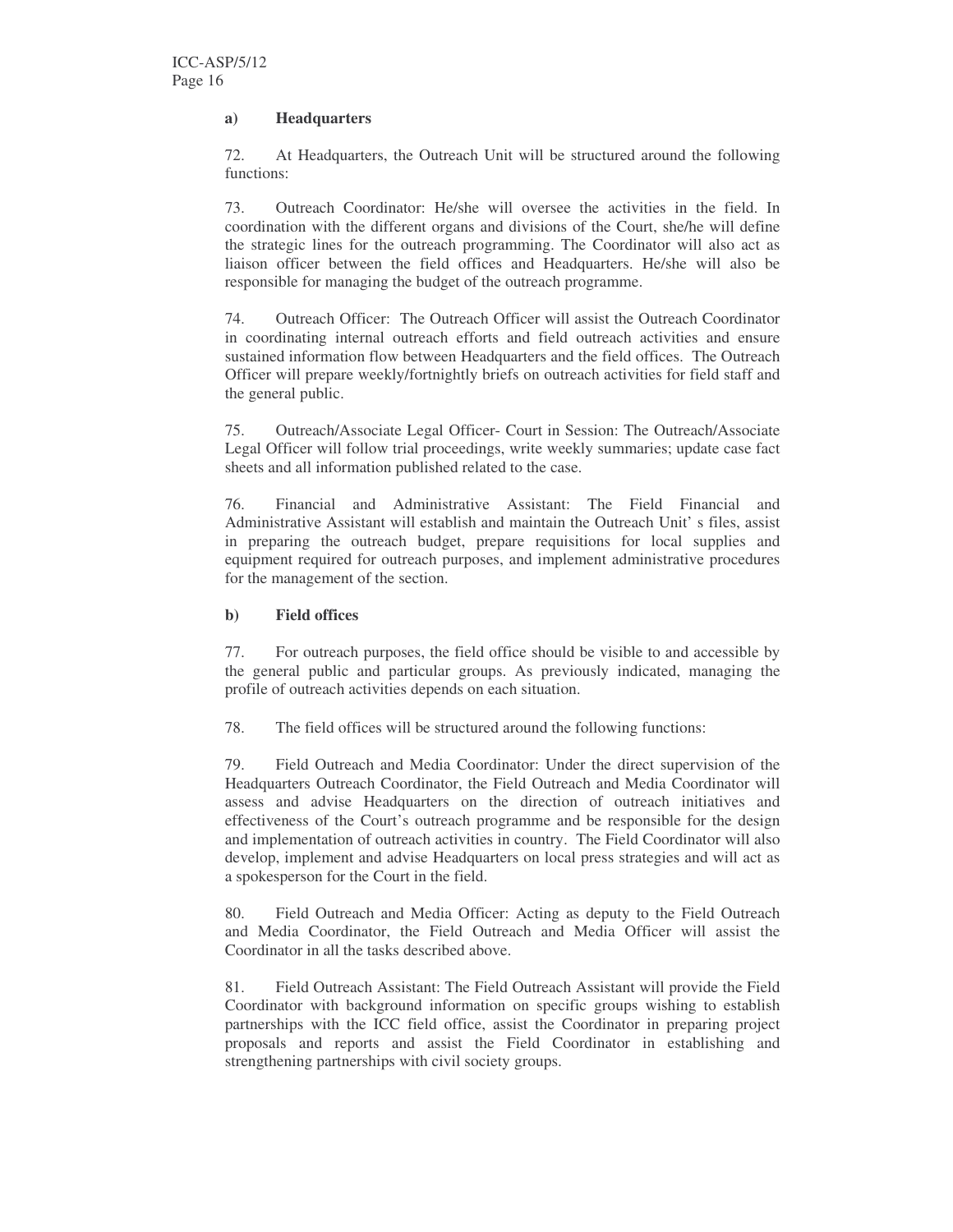82. Field Media Assistant: The Field Media Assistant will provide regular and updated information to visitors to the field office, assist in relations with the press and general public and prepare a daily press review.

83. Field Financial and Administrative Assistant: The Field Financial and Administrative Assistant will establish and maintain office files*,* assist in preparing the field office outreach budget, prepare requisitions for local supplies and equipment required for outreach purposes, and implement administrative procedures with regard to the management of the section.

84. Non-staff resources, such as appropriate facilities, office equipment, and operational resources, will also be required.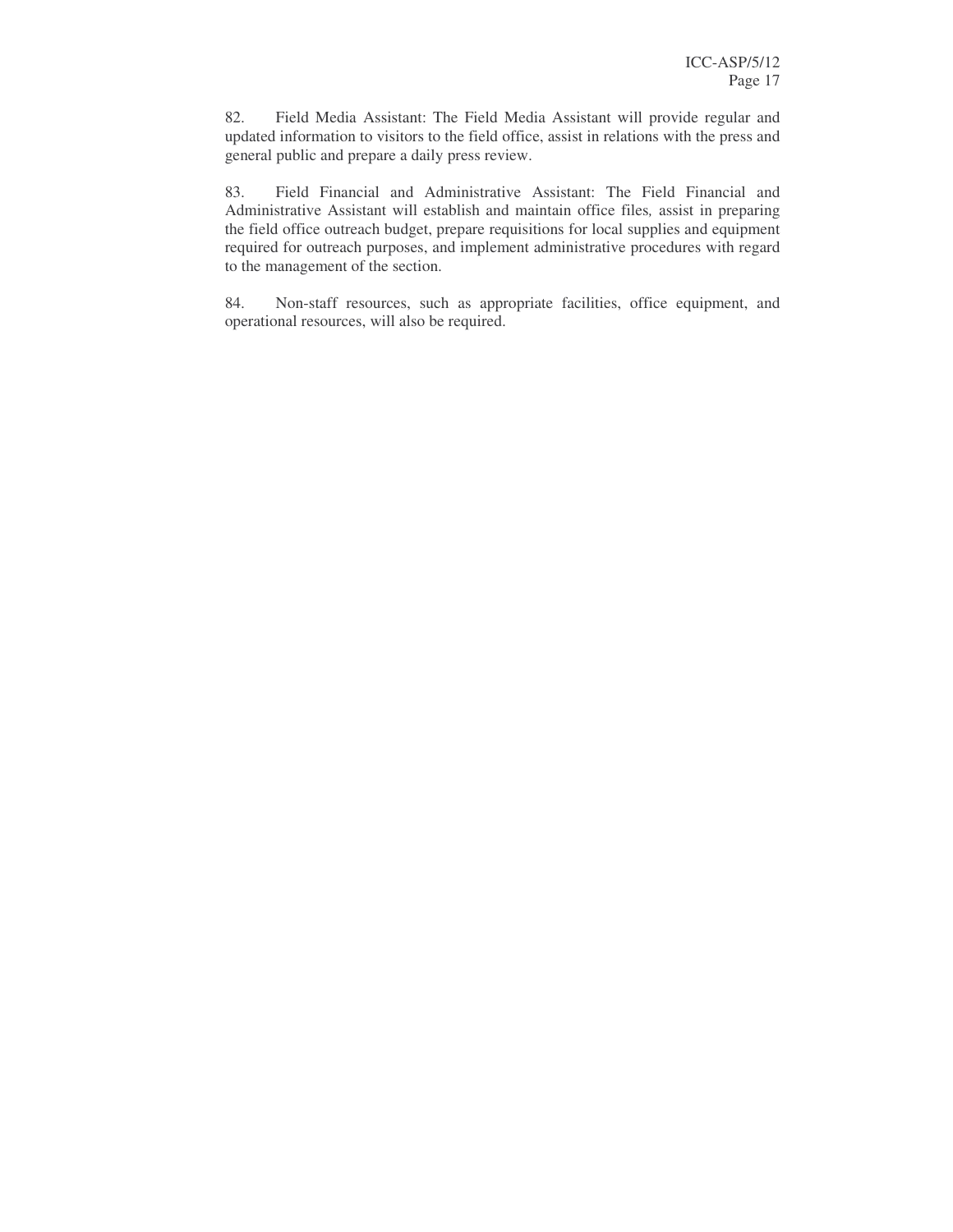# **Part II: Situation-related strategies**

85. Drawing upon Part I of the current document and the Court's experience to date in conducting outreach activities in each of the three situations under investigation, Part II describes the medium-term implementation of the ICC Outreach Strategic Plan in the DRC, Uganda and Darfur, Sudan

86. Should a fourth investigation begin, outreach activities will be organized and implemented through a new situation-related strategy.

# **1. Democratic Republic of the Congo**

87. On 3 March 2004, the Government of the DRC referred the situation on its territory to the Court. After analysing jurisdiction, admissibility and the interests of justice, the Prosecutor opened an investigation on 21 June 2004. Two years later, on 17 March 2006, Thomas Lubanga Dyilo, alleged founder and leader of the *Unions des Patriotes Congolais*, was arrested and transferred to the Court. The trial in the case of the *Prosecutor vs. Thomas Lubanga Dyilo* is expected to commence in 2007.

# *1.1. Contextual factors*

88. The Court has been conducting outreach activities in the DRC since mid-2004. The following significant factors have influenced the type and frequency of outreach activities organized to date:

a) **Political context**: In general, the Court has enjoyed the support of the population. However, concerns have been expressed by some that the Court is investigating only those crimes committed after 1 July 2002. Moreover, concerns were expressed in North Kivu, Uvira and Lubumbashi regarding the ICC's focus on crimes allegedly committed in Ituri. Much of the population of the above mentioned areas hold the belief that crimes of the same gravity have been committed or are being committed in their regions. During the months of June and July 2006, the presidential campaign and elections have had implications for Court outreach activities. The attention of the Congolese people has been focussed on the democratic process.

b) **Socio-economic and cultural context**: The official language in the DRC, French, exists alongside the local languages. Swahili and Lingala are the most relevant local languages for the work of the Court. It is estimated that 55% of the total population is illiterate. Radio and other easily accessible forms of communication, such as screenings, videos, posters and drawings, are particularly useful in this context. Social networks and community meetings constitute effective channels for the dissemination of information. Other key local networks include religious communities, women's groups, and local authorities.

c) **Logistical considerations**: The DRC is 3.234.500 square kilometres and has an infrastructure which does not always allow for effective, timely and accessible communication, in particular via the Internet, satellite or telephone. This means that information must often be delivered in person either by outreach representatives of the Court or by local partners. This is one of the reasons why partnerships with local actors are key to reinforcing the Court's outreach efforts, particularly in the rural areas.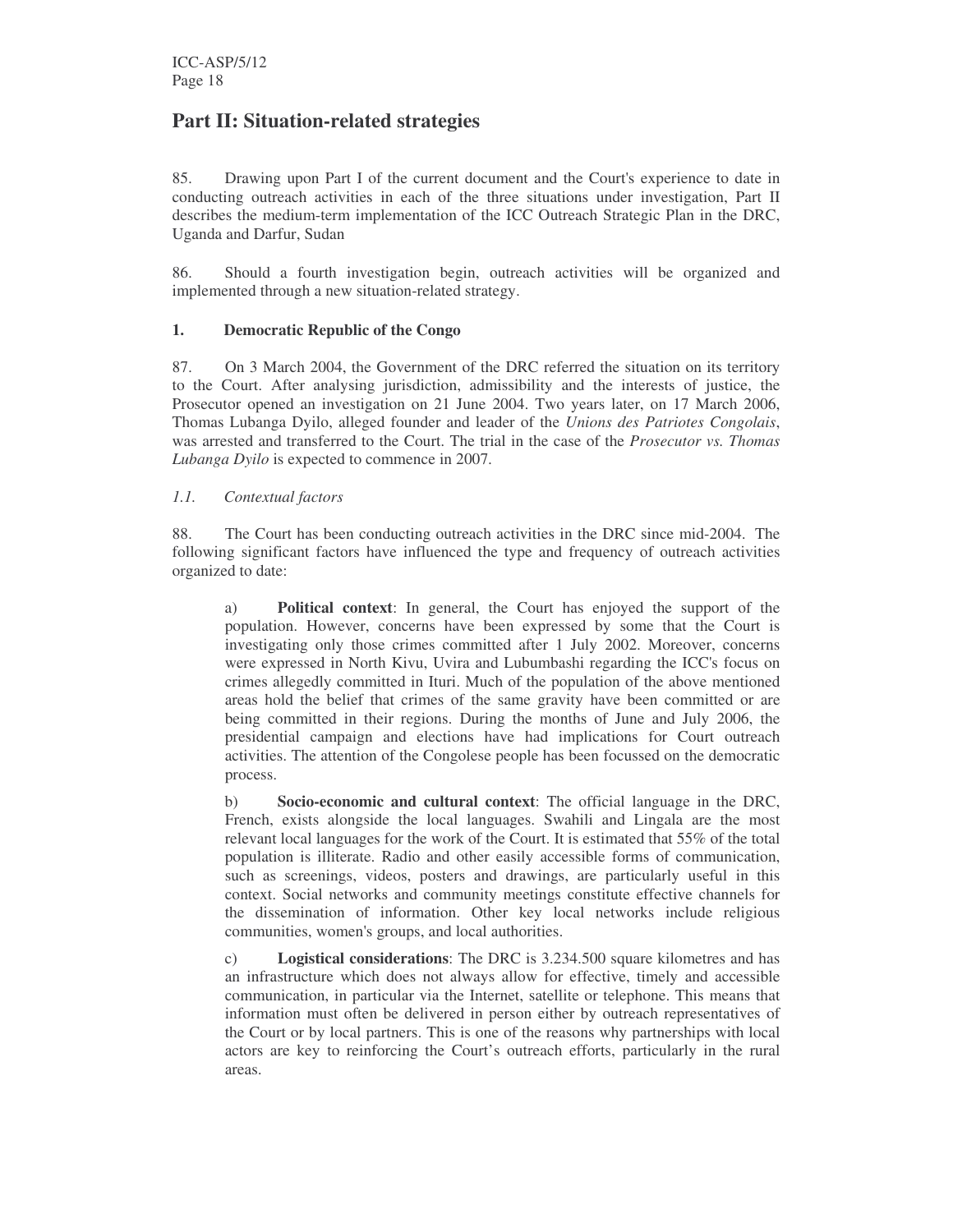d) **Judicial context**: There are high expectations for the work and impact of the Court to bring to justice crimes within its jurisdiction allegedly committed in the DRC, particularly in relation to reparations for victims. Outreach will address such expectations by clearly stating the mandate of the Court and its limitations with regard to jurisdiction. In addition, the Court faces challenges in reaching numerous victims in remote areas and informing them of their right to participate in Court proceedings to and submit requests for reparations through the standard application forms.

e) **Security**: Public outreach activities will be carefully organized bearing in mind the security threats posed by active militias in certain areas of the DRC.

f) **Media**: A limited number of journalists have a good understanding of the Court or have expressed interest on covering justice issues. Media development is therefore a crucial component of the outreach plan. There are several daily newspapers through which the Court could reach educated people, including policy makers and opinion leaders. There are also private television stations and more that 100 private radio stations that reach a wider public. Important channels of communication used by the Court include Radio Okapi, the United Nations backed radio station funded by the Swiss-based organization, Fondation Hirondelle; Radio Canal Revelation and Centre Lokole.

g) **Local networks that can support the work of the Court**: The existence of such networks is seen as an opportunity to enhance outreach activities on the ground. Networks with grass-roots interlocutors, active in Court-related matters, are being engaged in the process. Mechanisms of coordination and ways of cooperation are being discussed in order to complement activities, avoid duplications, and thereby, have a broader impact.

*1.2. Target groups*

89. In conducting its outreach activities in the DRC, the Court has engaged to date with various target audiences. Its primary targets were the general population in Ituri and the eastern part of the country, as well as the legal community and journalists, the latter being crucial to promoting a better understanding of the Court among victims and the general public and becoming an excellent resource to cope with the difficulties arising from the contextual factors explained above. Through a number of outreach activities, the Court outreach has also targeted NGOs and civil society groups, victims groups, local authorities, educational establishments, and international organizations located in the same region.

90. It is envisaged that in the medium term the outreach programme will continue to target the general public while further emphasis will be placed on responding to the information needs of victims groups, community and religious leaders, NGOs, journalists, women, children, and the legal profession.

## *1.3. Phases of the judicial process*

## *a) Situation-related outreach*

91. Outreach activities in the DRC started as early as July 2004 to target the media in Kinshasa. Network-building with relevant and reliable local partners and a pre-assessment analysis of the information needs formed the basis of outreach activities conducted during this phase. A combination of public information and external relation efforts were undertaken to create the necessary conditions for the ongoing OTP investigations, the participation of victims and an effective defence, while ensuring adequate protection of victims and witnesses. The Court has since organized workshops and seminars in Kinshasa and several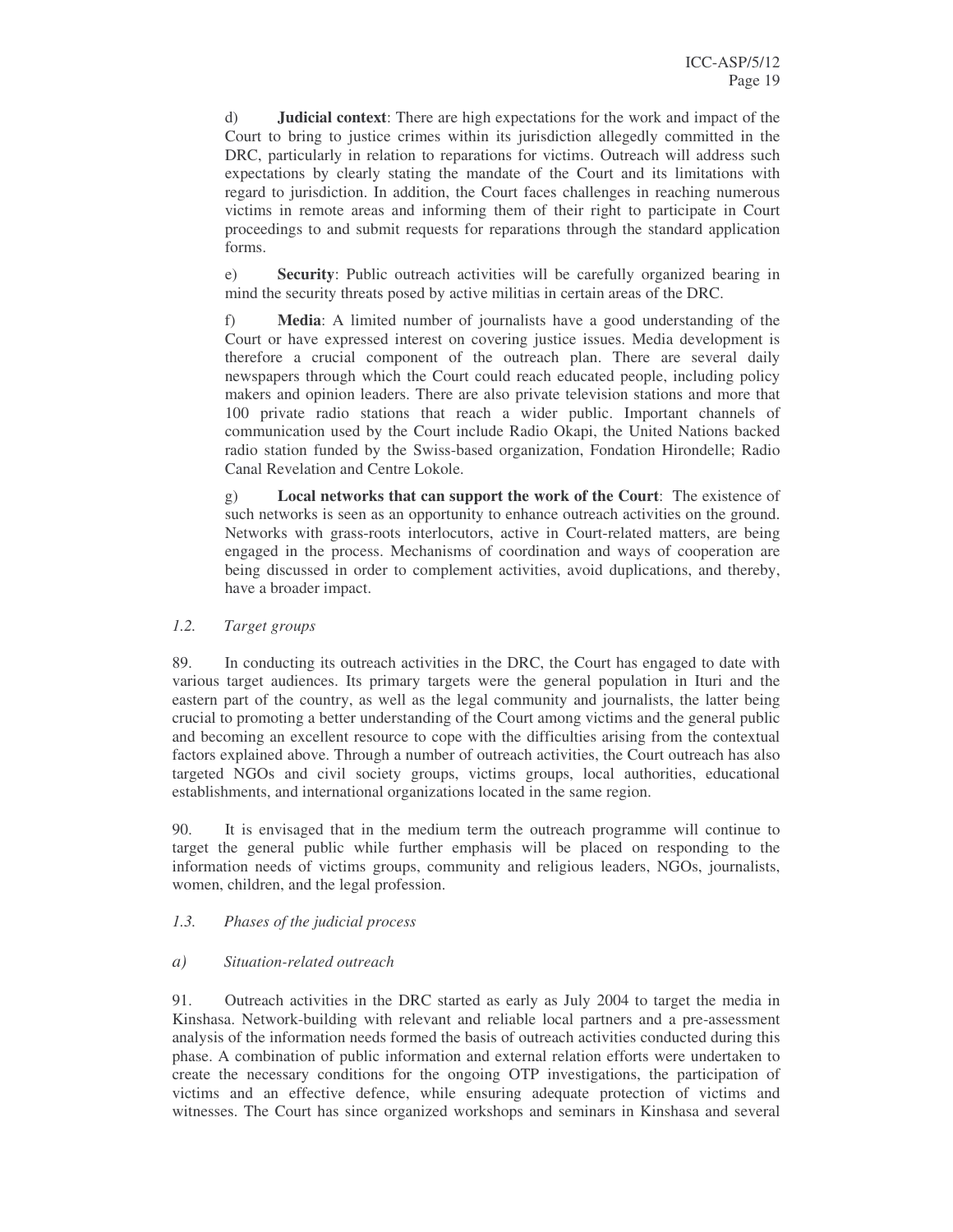ICC-ASP/5/12 Page 20

locations in eastern DRC (e.g. Bunia and Goma) for a wide range of audiences, including judicial authorities, the legal community, universities, human rights organizations, civil society, international and local humanitarian organizations and journalists. While the Court has independently organized a number of outreach events, local partnerships have played an essential role in complementing and strengthening the Court's efforts (e.g. working in partnership with local radio stations has made communication with communities in remote areas possible). These events were supported by the ICC Outreach Coordinator on the ground who took up office in August 2005.

92. Such activities will be intensified and enhanced during all judicial phases.

#### *b) Case-related outreach*

93. The unsealing of the arrest warrant against Thomas Lubanga Dyilo by Pre-Trial Chamber I, followed by his surrender, transfer and initial appearance before the Court, opened a new phase in outreach activities. Simplified information about the arrest warrant, press conferences in both Kinshasa and at the Court, and interviews of Court officials for local, national and international radios and television stations were among the tools used to reach the population of the country and explain each of the judicial stages referred to above. Radio and television have also been used as communication techniques to broadcast public information documents about the Court, such as "Understanding the ICC", and to further publicize the arrest and initial appearance of Thomas Lubanga Dyilo. In addition, specific information on victims'rights to participation and reparation has been disseminated to victims'groups during seminars, informational meetings and training workshops, and efforts have continued to reach out to the Congolese legal community in order to ensure adequate defence and legal representation of victims.

94. Outreach activities related to the confirmation of charges hearing in the case of the Prosecutor vs. Thomas Lubanga started in August. Information explaining the judicial process and the fairness and impartiality of the trial has been widely distributed. Emphasis has been put on presenting the views of all participants in the proceedings (OTP, Defence and victims). Prior to the hearing, and in preparation for its transmission, Court officials participated in radio and television programmes in an effort to ensure a better understanding of the Court by target audiences and the general public. Outreach efforts related to this proceeding were extended to countries where the Court is operating and proceedings are at the pre-trial stage.

95. Should new pre-trial proceedings commence in relation to another accused person, similar outreach activities will be undertaken.

*c) Trial*

96. A trial is expected to commence in 2007. In anticipation of the trial, a six-month large-scale public information campaign, if the situation in the field allows it, is planned beginning in the last trimester of 2006. This campaign aims at reaching out to all sectors of the population. Key messages will include basic information about the Court and its judicial activities. The campaign will aim to explain in simple terms the legal issues arising during the trial phase bearing in mind the information needs of the various target groups.

97. During trials, the following activities will be pursued: live streaming of the hearings through the ICC web site, production of written, audio and video trial summaries partly in cooperation with partners, interviews and participation of Court representatives in radio and television programmes to explain key legal aspects.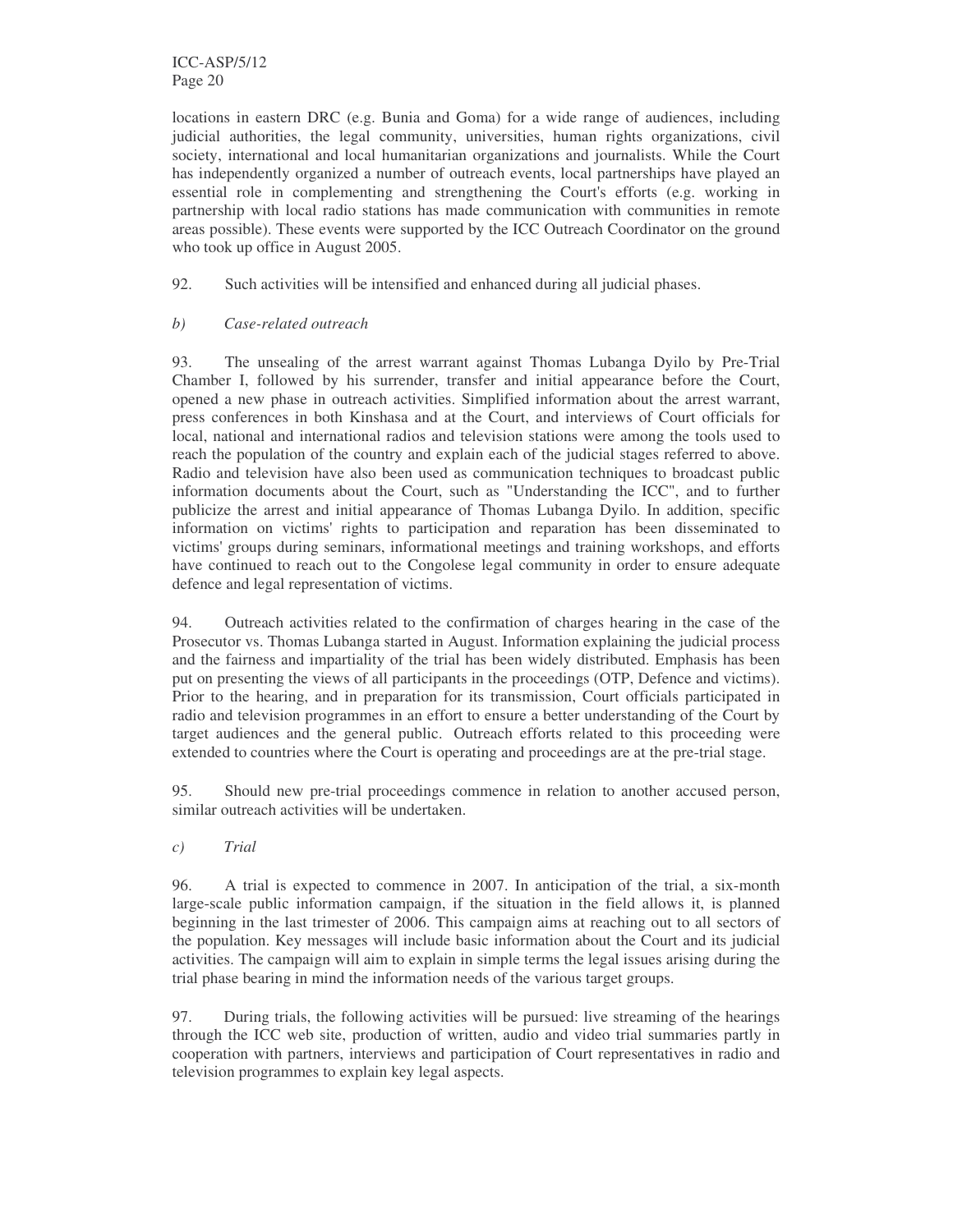98. Based upon the experience of the Special Court for Sierra Leone, the International Criminal Court will set up a monitoring system to facilitate access to video and audio trial summaries in partnership with local NGOs. The monitoring system involves specific civil society group members viewing the summaries on a regular basis at specific locations provided by the Court (if possible at the field office). The attendees will be able to write reports and distribute them across major civil society organizations. Thematic workshops will complement this initiative.

99. In partnership with local NGO´s, trial screenings will be organized in Ituri during local community meetings. Trial screenings will also be organized on a regular basis for specific groups such as victims, women, the legal community and students.

100. Drawing upon the experience of the International Criminal Tribunal for the Former Yugoslavia (ICTY), the Court will encourage partners to assist Congolese journalists in following the trials in The Hague.

101. The groups targeted during this period will include the general public, in particular in the Ituri district. Simultaneously, specific efforts and programmes will be undertaken to communicate with victims, religious leaders, local leaders, women, children, the legal community and students in the Ituri district and the eastern part of the country. Tailored information products will be developed in Swahili and Lingala.

102. Key messages will be disseminated using local focal points such as community leaders, religious leaders, representatives of womens' associations and educational establishments, some of which are already in place in the Ituri district and the neighbouring areas. Bearing in mind the concerns and expectations of the population located in other key towns such as Goma (North Kivu), Uvira (South Kivu) and Lubumbashi (Katanga), key messages will be relayed through focal points in each of the respective regions.

103. Partnerships established in the previous outreach phases with local actors will continue. Additionally, the organization of informational meetings by local actors, tailored training workshops and seminars will be encouraged by the Court.

104. During the last months of the trial, a completion strategy for outreach will be defined.

# **2. Uganda**

105. On 29 July 2004, the Prosecutor announced his decision to open an investigation into the situation concerning Northern Uganda, following the referral by the Government of Uganda in December 2003. In October 2005, the Court unsealed the warrants of arrest for five senior leaders of the Lord's Resistance Army (LRA) for crimes against humanity and war crimes. The warrants of arrest naming Joseph Kony, Vincent Otti, Okot Odhiambo, Dominic Ongwen, and Raska Lukwiya were issued under seal in July 2005.

## *2.1. Contextual factors*

106. At the time the Prosecutor launched the investigation in Northern Uganda in July 2004, the conflict was entering its eighteenth year. Some 1.6 million people had been displaced. Various peace initiatives had been pursued but with few results. However, the ongoing conflict between Government forces and the LRA had implications for the Court that needed to be taken into consideration in its outreach strategy. Some of these key contextual factors are as follows: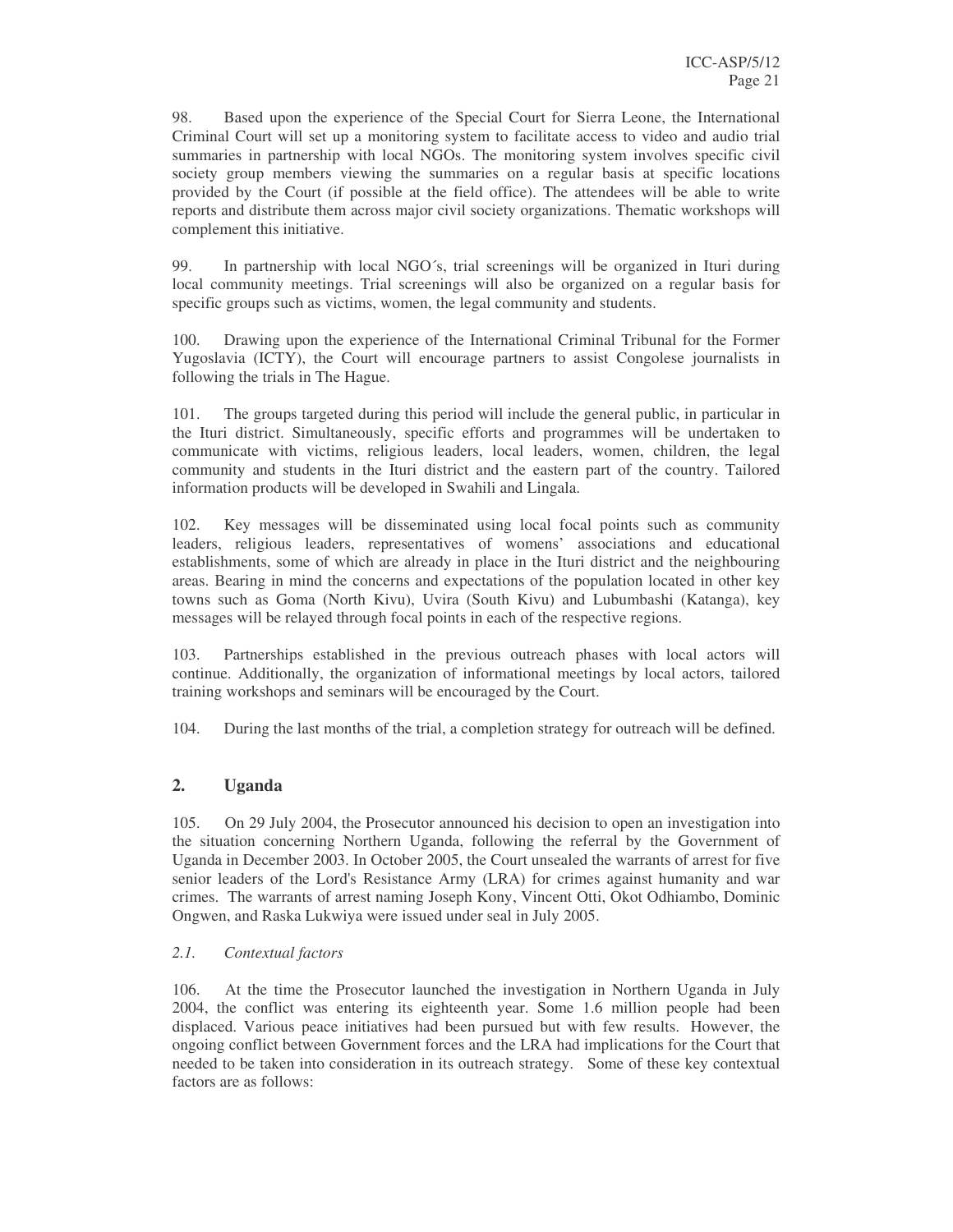a) **Political context**: The conduct of outreach activities has been influenced by a variety of political factors. During 2006, Ugandans have focused their attention on the presidential campaign and, most recently, on a new attempt to achieve a negotiated settlement with the LRA. Outreach activities needed to be conducted in a manner that was sensitive to the ongoing peace initiatives. Although Ugandans have generally supported the Court and its principles, concerns about the timing of its operations have been raised by some local groups.

b) **Socio-economic and cultural context**: Different tribal areas have been affected by the conflict. The Court has attempted to be as inclusive as possible and has developed outreach activities and tools to cater to the Acholi, Langi, Iteso, Kumam, and Madi communities. In addition to English, the Court will need to make information available in other languages spoken in Northern Uganda, Acholi and Ateso being the most commonly used. In Uganda, some 40% of a total population of 25 million is illiterate. In the camps, it is estimated that at least 80% of the internally displaced persons are illiterate. To overcome this limitation, the Court has used face to face meetings, radio talk shows and other oral and visual mediums to communicate to this sector.

c) **Logistical considerations**: In northern and north-eastern regions of the country, the infrastructure does not always allow for effective, timely and accessible communication, in particular via the Internet, satellite or telephone. Information must therefore be delivered in person either by ICC outreach representatives or by local partners. Partnerships with local actors are key to reinforcing outreach efforts, particularly in rural areas.

d) **Judicial context**: The existence of long-standing traditional justice and reconciliation mechanisms in Northern Uganda and implementation of the Amnesty Law have impacted the Court's outreach. The Court needed to explain the principle of complementarity and the fact that only those alleged to bear the greatest responsibility for crimes will be tried.

e) **Security**: Travel and work by the staff of the Court in areas of Northern Uganda is limited by security concerns for staff and those persons with whom the ICC outreach programme is communicating. The Court has therefore limited its outreach to the more secure towns rather than IDP camps or villages where the population is more exposed. This limitation re-emphasizes the need for the Court to focus on developing relationships with intermediaries to disseminate information in the IDP camps.

f) **Media**: Further efforts should be undertaken to better explain Court proceedings to journalists in order to prevent publication of inaccurate reports that cause misunderstandings. Networks of journalists have participated in outreach activities of the Court. Also, three Ugandan journalists have already been enrolled in the Court's internship and visiting professional programme. Outreach will continue to use media organizations to reach the general public and certain target audiences.

g) **Existence of local networks that can support the work of the Court.** In Uganda, the Court has worked to cultivate partnerships with community leaders and non-governmental organizations which are able and willing to disseminate information on the Court and to conduct outreach activities.

## *2.2. Target groups*

107. In Northern Uganda, cultural, religious and traditional leaders are highly respected by the population and play a crucial role in the society. These leaders are primary targets of the Court's outreach programme. Other target groups of the Court are members of the local legal community and civil society, including representatives of national and international non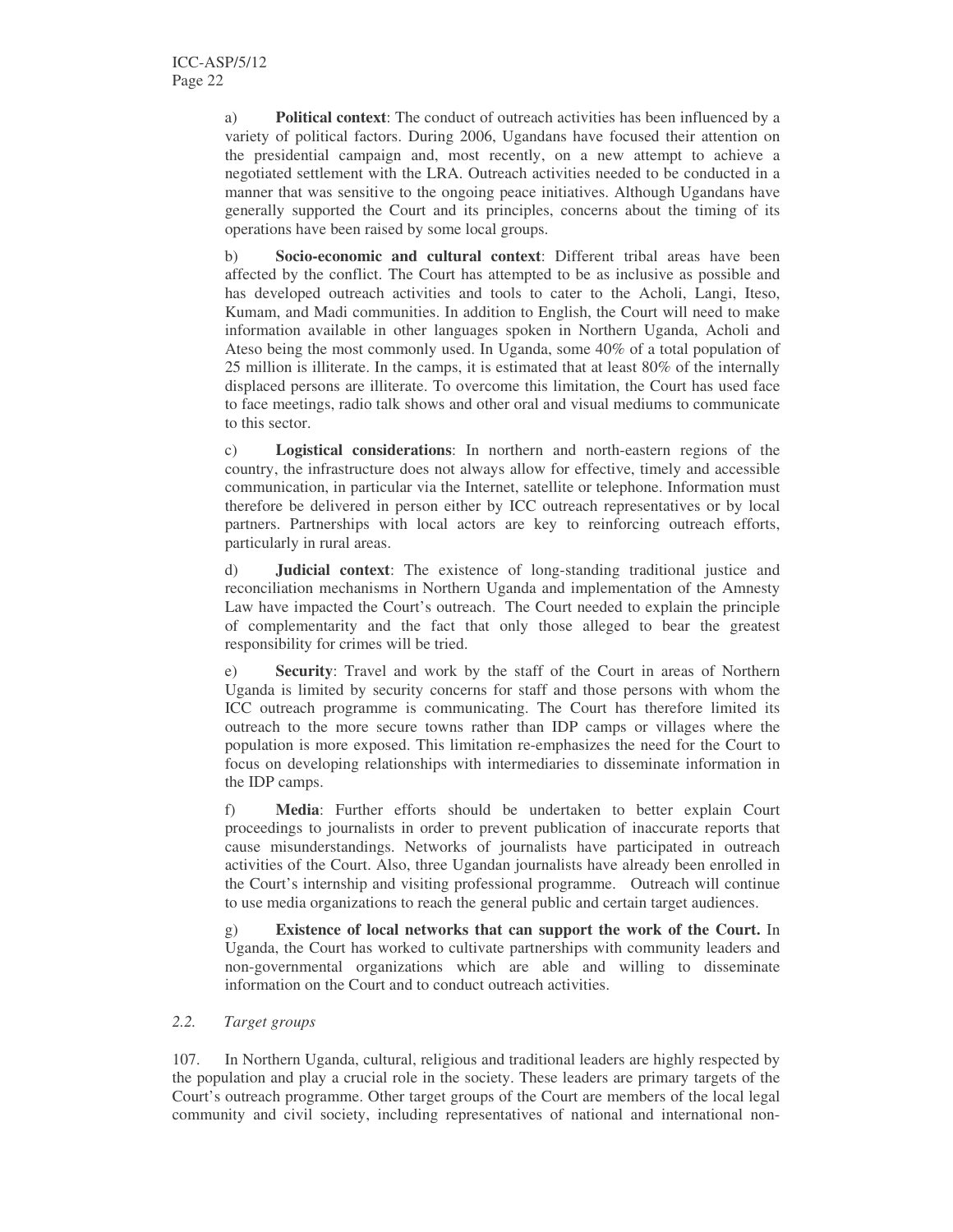governmental and intergovernmental organizations active in the fields of human rights and humanitarian assistance; local governmental authorities and religious, cultural and traditional leaders from Northern Uganda; and media representatives. The general public has also been targeted through radio and newspapers. While these groups will continue to be targeted, the Court is now planning to target women and children associations, teachers associations, and, in the long term, ex-combatants and members of the armed forces.

# *2.3. Outreach phases*

# *a) Situation-related outreach*

108. The preparatory phase of the Court's outreach programme in Uganda, including preliminary assessment of information needs, started after the launch of the investigation by the OTP. After intensive bilateral talks with local and international stakeholders, the Court decided to adopt a low-profile approach in Uganda in order to allow time to synchronise its activities with local initiatives. During this period, numerous bilateral meetings were held with local community representatives, including religious and traditional leaders, to listen to their concerns and develop relations. When the conditions were appropriate, around March 2005, the Court began adopting a higher profile in Uganda by launching the first phase of the outreach plan entitled "Understanding the ICC."

109. Since March 2005, the Court, in coordination with local and international partners, has progressively expanded its outreach activities in Uganda. Acholi, Madi, Teso and Langi communities were invited to the Court in an effort to create better understanding between the community leadership, their constituencies and the Court.

110. Simultaneously, the Court began holding workshops with NGOs, local government representatives, and religious and traditional leaders in Uganda as well as training seminars for the legal profession in order to lay the groundwork for victim participation and effective legal representation of the accused and victims.

## *b) Case-related outreach*

111. Before the arrest warrants were unsealed, the outreach plan targeted local journalists and the general public through the media. Outreach activities have meanwhile continued to expand. The Court held workshops in Northern Uganda reaching religious leaders, traditional leaders, local government leaders, lawyers, legal aid providers, and NGOs. These workshops were organized in partnership with local organizations to encourage local engagement and ensure the sustainability of outreach activities. The Court also continues to coordinate with other organizations working on Court-related issues.

112. Between March and August 2006, the Court held a number of workshops in Northern Uganda targeting the new local government leaders, traditional and cultural leaders from districts such as Gulu, Kitgum, Adjumani, Pader, Lira, Apac, Kaberamaido, Amuria, Amolatar, Katagwi and Soroti. As a result of this workshop, outreach work plans were developed to facilitate cooperation and communication between the Court and the affected districts.

113. The outreach team in Uganda will continue to raise awareness regarding arrest warrants and to further the Court's activities by increasing the level of understanding and managing expectations concerning the Court's work.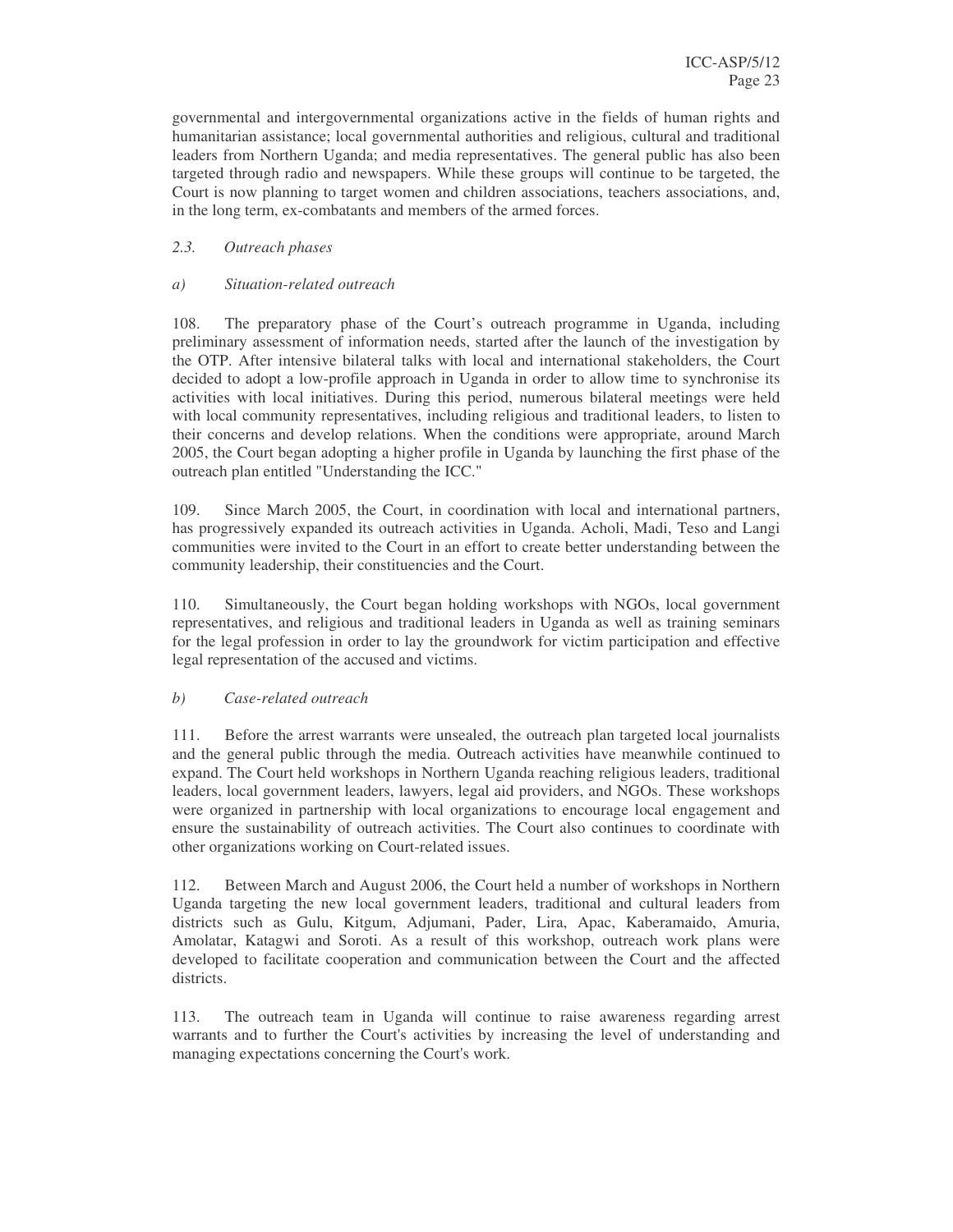114. The outreach team will conduct monthly missions to Northern Uganda to hold regular meetings with partners and target audiences in order to maintain a constructive dialogue and to ensure coordination and the accuracy of the information being disseminated. Of particular importance is coordination with such partner organizations as the Ugandan Coalition for the International Criminal Court (UCICC) and the District NGO Forums, the Inter-District Forum of Local Governments and leading cultural groups.

115. Victims before the Court and Defence counsel will continue to be key components in the programming of workshops organized by the Court, in particular when targeting the legal community. During these activities, practical information on how victims can participate in proceedings and how the application forms should be processed will be presented to partners and potential intermediaries.

116. Before the end of 2006, with the cooperation of local partners, outreach activities focusing on women will be organized. Informational meetings will take place in Northern Uganda and in Kampala. The initiative will focus on the way the Rome Statute and other Court-related legal documents address women's issues and sexual crimes.

117. These activities will be reinforced through a radio campaign in Northern Uganda and in Kampala. At the same time, the participation of Court representatives in radio talk shows and television news programmes explaining in simple terms key legal aspects of the Court's work will enhance the impact. The Court is also studying the use of drama groups and other means to communicate with the internally displaced people living in camps. Information and outreach materials tailored to the needs of the target groups will be developed in English, Acholi and Ateso.

118. In the following two years, the Court will target members of the Ugandan teachers associations, children, armed forces and ex-combatants. Currently the Court is exploring methods in which to carry out these activities.

*c) Trial*

119. Should arrest warrants related to the situation in Uganda be enforced and trials begin, the Court will take similar steps to those described in the segment related to the DRC, including making all necessary arrangements to enable the transmission of Court proceedings.

# **3. Darfur, Sudan**

120. In its resolution 1593 (2005) of 31 March 2005, the United Nations Security Council referred the situation in Darfur to the Court's Prosecutor. Following preliminary analysis, the Prosecutor decided on 1 June 2005 to open an investigation into the situation in Darfur. Since that time, the Office of the Prosecutor has conducted its investigation and presented three reports to the Security Council on its progress.

121. The preliminary public information and outreach assessment done by the Court confirmed that outreach in Sudan should be carefully conducted. The Court has adopted a single coordinated strategy which, due to the security of potential partners, will remain at least partially confidential. The inherent limitations of the process also necessitate a realistic view of the number of people who can be actually reached in the short term. Communication activities are being focused on disseminating basic information through the international media and other available means.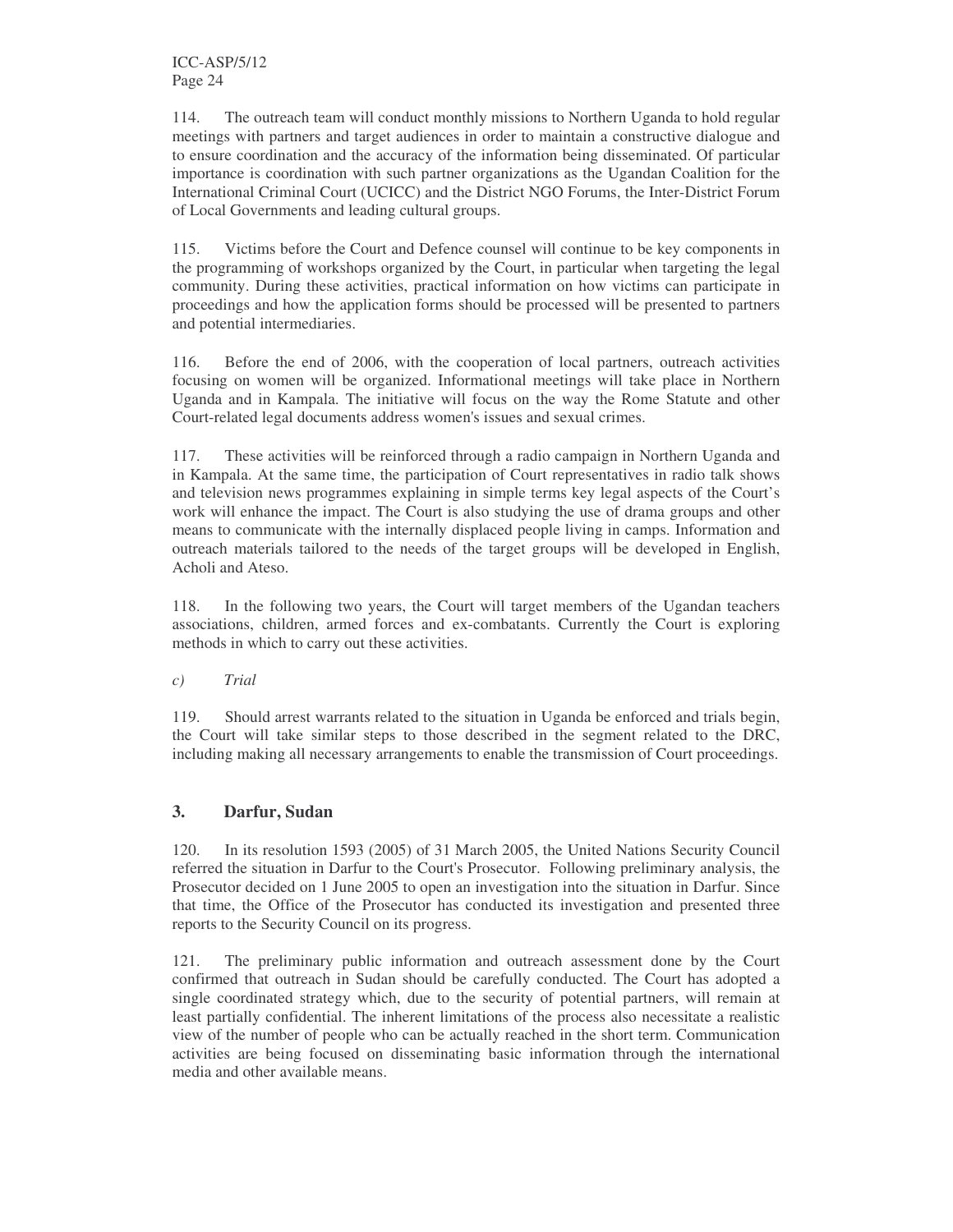## *3.1. Contextual factors to be taken into consideration*

a) **Political context**: The Court's activities in Darfur are taking place in the context of ongoing conflict. International efforts to manage and resolve the conflict will affect the ability of the Court to work on the ground and affect how the Court is perceived by key parties, as well as the role of justice in conflict and post-conflict environments generally. Outreach should focus on clarifying the difference between the mandate of the Court and the role of other international bodies, such as the United Nations Mission in Sudan (UNMIS), the African Union Mission in Sudan (AMIS)) and various United Nations agencies in the country.

b) **Socio-economic and cultural context**: The society supports numerous tribes, subtribes and clans. The Court's outreach strategy recognises this diversity of views and, to the degree feasible, addresses them through its outreach activities. Language: In addition to Arabic, the most common local languages are Zaghawa, Fur and Masalit. Literacy: There is a high percentage of illiteracy in the country, including in Darfur. The local languages do not have a written component. The outreach strategy foresees that the Court may need to rely more heavily on audio components, via radio or direct distribution. Religion and culture**:** Islam is the main religion. Shari'a law is applied in the courts, in addition to civil law. The Court's outreach strategy keeps in mind the cultural and religious issues that some commentators may raise in devising messages about the Court's mandate and activities vis-àvis Darfur. Situation of women: In Darfur, 90% of IDPs and people in refugee camps are women and children. The Court is considering their information needs and particular interests.

c) **Logistical considerations**: Darfur covers an area of some of 493,180 square kilometres. It is considered one of the most inaccessible regions on Sudan's western border with Chad.

d) **Judicial context**: Among the affected population, there are high expectations about the Court. Outreach activities need to explain that the Court will not prosecute all persons who have committed crimes in the region. This is coupled with their expectation that the Court will provide comprehensive reparations for the crimes committed against them.

e) **Security**: In general there is a climate of insecurity for international organizations operating in the area.

f) **Media**: Television and radio are owned mainly by the Government. General information about the Court may be distributed among the media, when possible. International media organizations with captive audiences in the region will be targeted.

g) **Existence of local networks that can support the work of the Court** is seen as an asset in helping the Court reach the grass-roots level.

## *3.2. Target groups*

122. The ability of the Court to identify its target audiences and partners is limited due to security concerns. The international and local media are considered at the moment to be the most effective vehicle for reaching target groups in Sudan and the IDP camps in Chad. In order to follow the debate and public concerns related to the Court and, crucially, to be able to pre-empt unfounded criticism and the spread of misinformation, a system will be established for monitoring and responding to newspapers and radio/TV reports.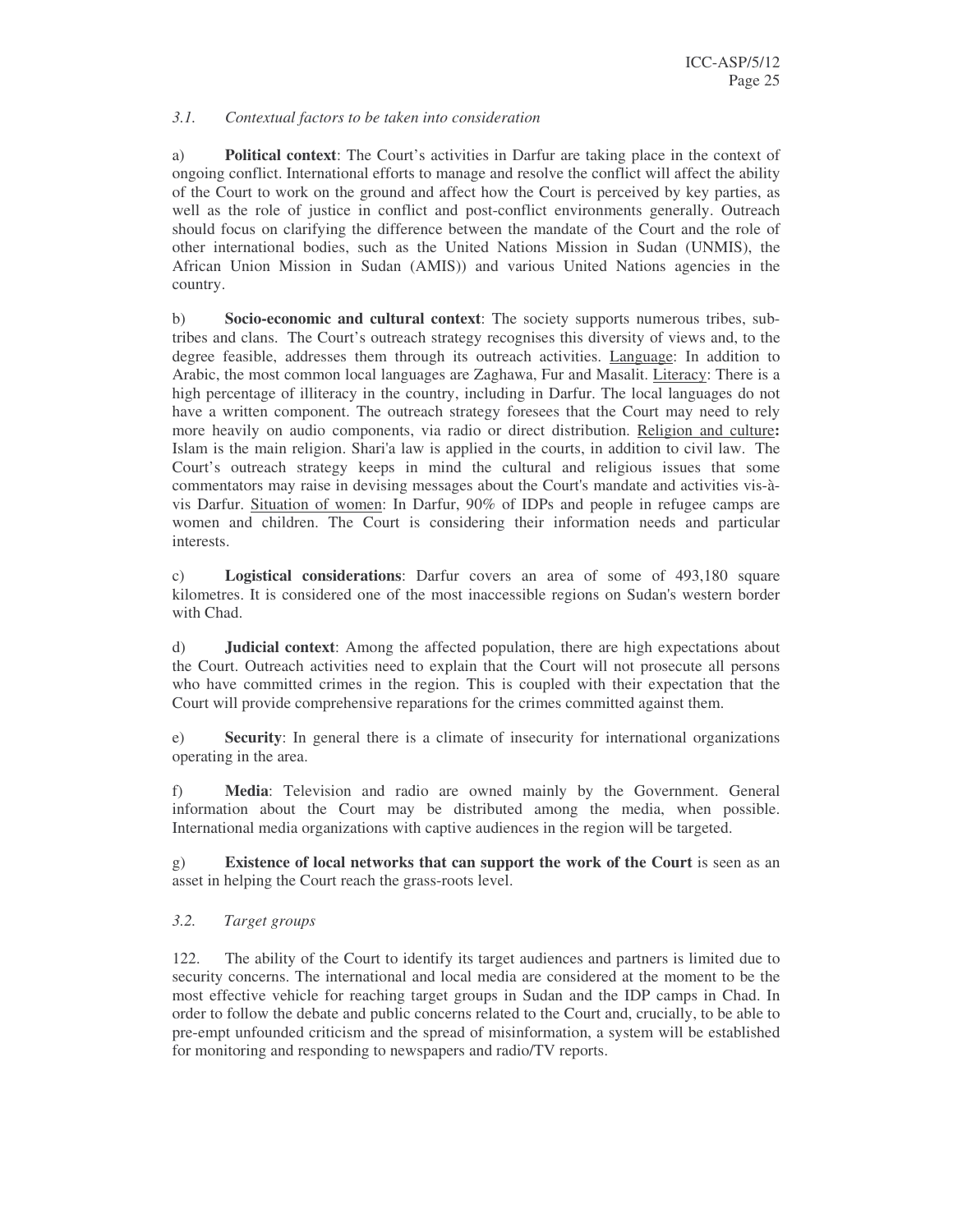# *3.3. Phases of the judicial process*

#### *Situation-related outreach*

123. In 2005, both the Office of the Prosecutor and the Registry conducted assessments on best practices for reaching the population in Darfur. In the initial outreach phase, a communications strategy was outlined, challenges and opportunities for conducting outreach defined, and target groups and potential partners identified. The Court will use fact sheets to address educated people, especially lawyers; audio cassettes of the information embodied in the fact sheets in simple Arabic and Zaghawa, Fur and Masalit; the legal texts of the Court in Arabic.

124. Media attention has been raised before and after the Prosecutor reported back to the United Nations Security Council on the progress of the investigation conducted in Darfur.

125. Two main types of activities are now being considered for the outreach in Darfur, including a media public campaign using an international radio station in Arabic.

126. A second phase of the outreach plan for Darfur is to consolidate a system to ensure timely dissemination of information on the Court, including OTP activities, arrest warrants awareness, rights of victims to participate in proceedings and counsel.

127. Should arrest warrants related to the situation in Darfur be issued and enforced and trials begun, the Court will seek a way to make judicial proceedings accessible to the relevant population in Sudan and Chad.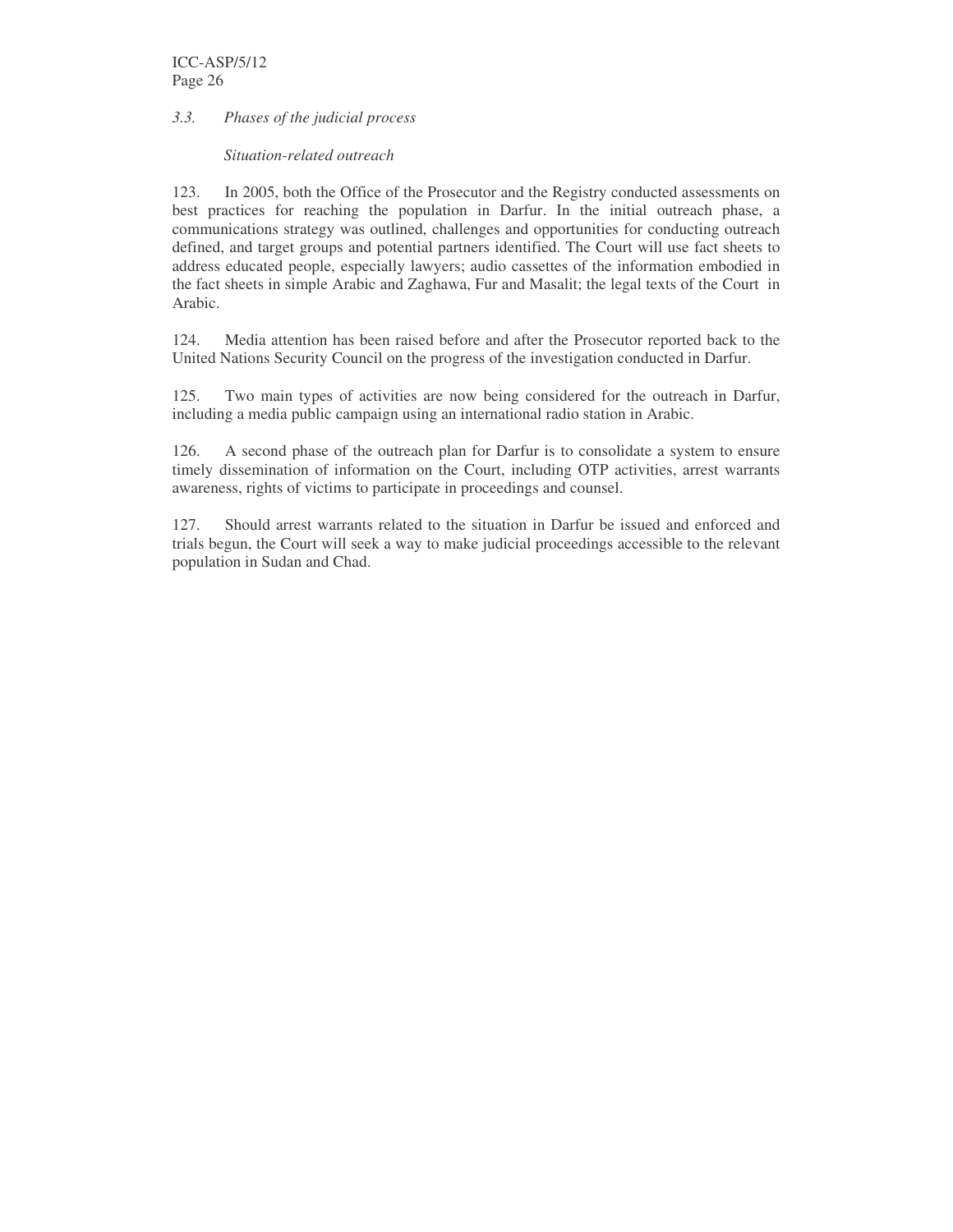# **Annex**

# **Implementing the Strategic Plan in 2007**

1. In 2007, the ICC Outreach Strategic Plan will be implemented in at least three situations currently under investigation: DRC, Northern Uganda and Darfur (Sudan) as well as in a possible fourth situation, should the Prosecutor decide to launch an investigation. A number of variables are taken into consideration in drawing up this implementation plan. The prevailing political and security situation in the geographical area of operation and the status of the judicial phases in each of these situations will determine the approach taken in the implementation of the outreach programme. The DRC is at the advanced pre-trial phase, with one person in custody and trials expected to begin in the second quarter of 2007. In Uganda, the Court is carrying out activities which correspond to the middle of the pre-trial phase with five arrest warrants issued but yet to be executed. In Darfur, investigations are ongoing and no arrest warrants have been issued.

2. Currently outreach and public information operations in the field are conducted by locally recruited staff, under the supervision of the Court's Outreach Coordinator at Headquarters. The recruitment process for the DRC and Uganda was finalised in June 2006. Each team is led by 1 Field Public Information and Outreach Coordinator (GSPL) assisted by 1 Field Media Assistant (GSOL), 1 Field Outreach Assistant (GSOL) and 1 Field Financial and Administrative Assistant (GSOL). Training sessions for the Field PI & Outreach Coordinators are scheduled for the first week of September 2006. With regard to the situation in Darfur, the Court is evaluating what could be the most effective use of the public information and outreach staff and their location.

3. The action plans discussed below will be reviewed and amended in accordance with any unforeseen development in these situations. The 2007 Public Information and Documentation Section budget was prepared bearing in mind the needs derived from these action plans and the fact that all funding of the Court's outreach activities will be borne by this Section.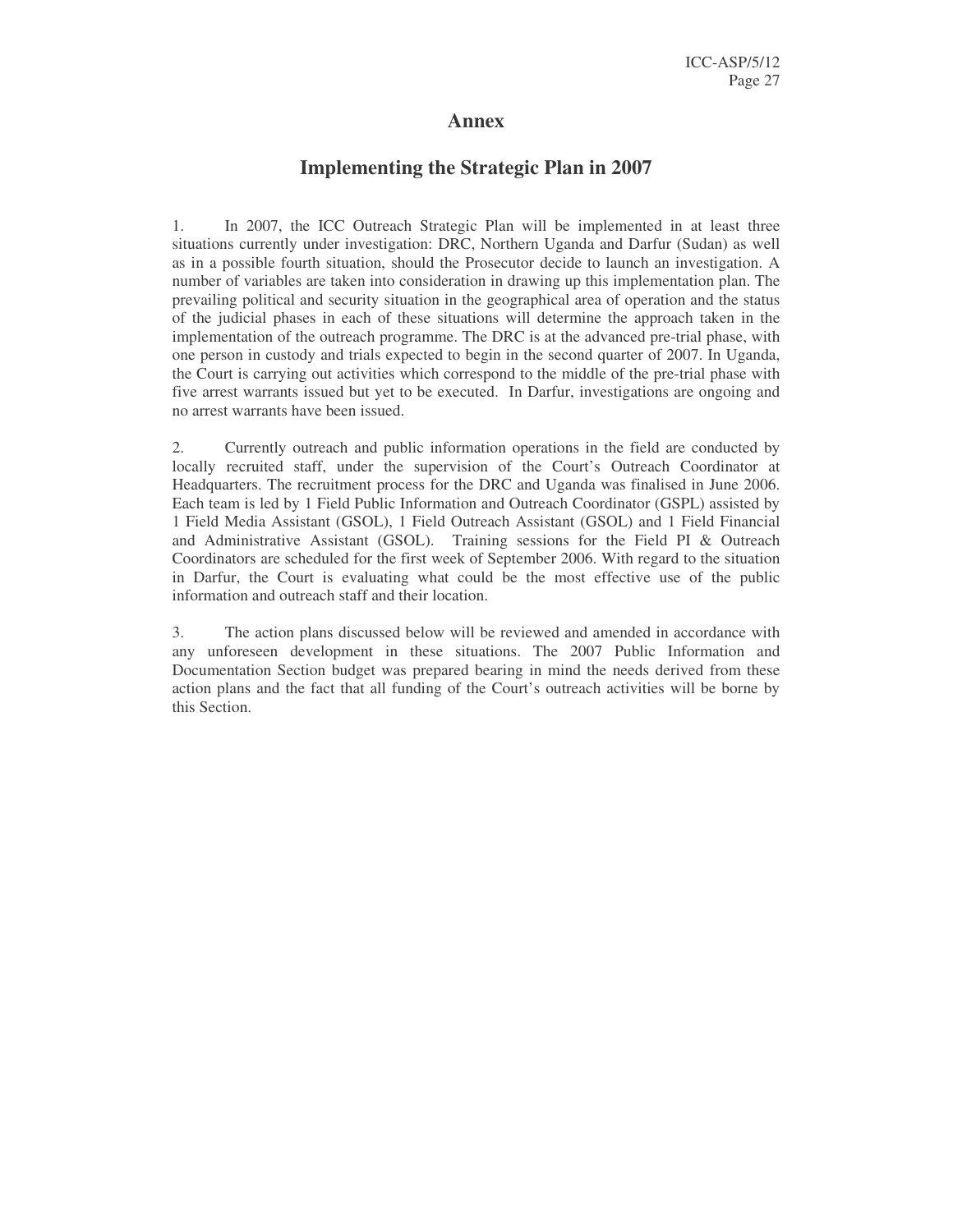# **Action plans for the Democratic Republic of the Congo, Uganda and Darfur (Sudan)**

| The Democratic Republic of the Congo (DRC)                                                                                                                                                                                                         |                                  |  |  |  |  |
|----------------------------------------------------------------------------------------------------------------------------------------------------------------------------------------------------------------------------------------------------|----------------------------------|--|--|--|--|
| Status: Advanced pre-trial phase - Case Prosecutor vs. Mr Thomas Lubanga                                                                                                                                                                           |                                  |  |  |  |  |
|                                                                                                                                                                                                                                                    |                                  |  |  |  |  |
| Programme I: Understanding the ICC by the general public<br>Through a media campaign the Court will continue to raise awareness about its role, mandate and judicial<br>activities.                                                                |                                  |  |  |  |  |
| <b>Activity</b>                                                                                                                                                                                                                                    | <b>Target groups</b>             |  |  |  |  |
| Monthly participation of Court representatives in radio programmes                                                                                                                                                                                 | General public                   |  |  |  |  |
| broadcast by radio stations in Kinshasa and Ituri                                                                                                                                                                                                  |                                  |  |  |  |  |
| Every 2 months production and distribution of radio programmes                                                                                                                                                                                     | General public                   |  |  |  |  |
| "Understanding the ICC" to the local radios in Ituri (in French, Swahilli                                                                                                                                                                          |                                  |  |  |  |  |
| and Lingala)                                                                                                                                                                                                                                       |                                  |  |  |  |  |
| Monthly production and distribution of radio spots                                                                                                                                                                                                 | General public                   |  |  |  |  |
| Every 2 months production and distribution of television spots                                                                                                                                                                                     | General public                   |  |  |  |  |
| Monthly participation by representatives of the Court in television                                                                                                                                                                                | General public                   |  |  |  |  |
| programmes broadcast by stations in Kinshasa                                                                                                                                                                                                       |                                  |  |  |  |  |
| Publication of general information on the Court in the main newspapers                                                                                                                                                                             | General public                   |  |  |  |  |
| in Kinshasa every 3 months                                                                                                                                                                                                                         |                                  |  |  |  |  |
| <b>Programme II: Understanding the ICC by specific target groups</b><br>The Court will continue to explain its role, mandate and judicial activities to targeted categories of<br>individuals in order to meet their particular information needs. |                                  |  |  |  |  |
| <b>Activity</b>                                                                                                                                                                                                                                    | <b>Target groups</b>             |  |  |  |  |
| Organize informational meetings/workshops in Kinshasa for different                                                                                                                                                                                | Local media, lawyers, NGO        |  |  |  |  |
| target audiences every two months.                                                                                                                                                                                                                 | representatives, schools and     |  |  |  |  |
|                                                                                                                                                                                                                                                    | universities; and                |  |  |  |  |
|                                                                                                                                                                                                                                                    | judicial authorities             |  |  |  |  |
| Conduct monthly town hall meetings in Ituri                                                                                                                                                                                                        | General public in the affected   |  |  |  |  |
|                                                                                                                                                                                                                                                    | communities, religious and       |  |  |  |  |
|                                                                                                                                                                                                                                                    | local leaders, NGOs, and victims |  |  |  |  |
| Organize 6 missions to Ituri to hold meetings with different target                                                                                                                                                                                | Local media, lawyers, NGO        |  |  |  |  |
| audiences                                                                                                                                                                                                                                          | representatives, community       |  |  |  |  |
|                                                                                                                                                                                                                                                    | leaders, women and youth         |  |  |  |  |
|                                                                                                                                                                                                                                                    |                                  |  |  |  |  |
| Coordinate and participate in 2 training sessions organized by Victims                                                                                                                                                                             | <b>Victims</b>                   |  |  |  |  |
| and Counsel Division, the Public Office for Victims Counsel and the<br>Public Office for Defence                                                                                                                                                   |                                  |  |  |  |  |
|                                                                                                                                                                                                                                                    |                                  |  |  |  |  |
| Conduct informational meetings in schools and universities every 2                                                                                                                                                                                 | Children and students            |  |  |  |  |
| months                                                                                                                                                                                                                                             |                                  |  |  |  |  |
|                                                                                                                                                                                                                                                    |                                  |  |  |  |  |
|                                                                                                                                                                                                                                                    |                                  |  |  |  |  |
|                                                                                                                                                                                                                                                    |                                  |  |  |  |  |
|                                                                                                                                                                                                                                                    |                                  |  |  |  |  |
|                                                                                                                                                                                                                                                    |                                  |  |  |  |  |
|                                                                                                                                                                                                                                                    |                                  |  |  |  |  |
|                                                                                                                                                                                                                                                    |                                  |  |  |  |  |
|                                                                                                                                                                                                                                                    |                                  |  |  |  |  |
|                                                                                                                                                                                                                                                    |                                  |  |  |  |  |
|                                                                                                                                                                                                                                                    |                                  |  |  |  |  |
|                                                                                                                                                                                                                                                    |                                  |  |  |  |  |
|                                                                                                                                                                                                                                                    |                                  |  |  |  |  |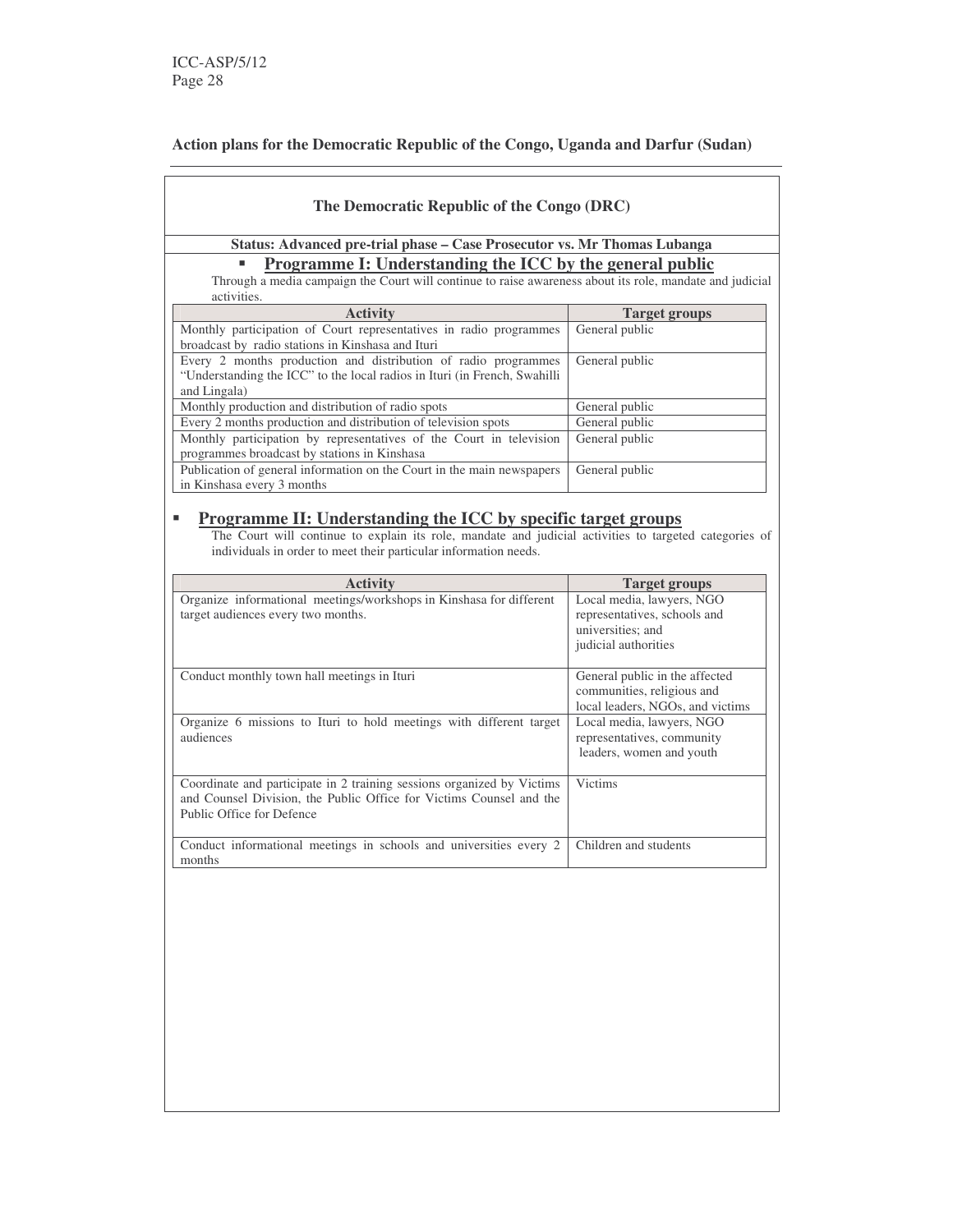| <b>Programme III: Transmission of Court proceedings</b>                                                                                                                             |                                                            |  |
|-------------------------------------------------------------------------------------------------------------------------------------------------------------------------------------|------------------------------------------------------------|--|
| Hearings will take place at the seat of the Court in The Hague. The Court will ensure that its judicial                                                                             |                                                            |  |
| proceedings are accessible to the affected communities.                                                                                                                             |                                                            |  |
| <b>Activity</b>                                                                                                                                                                     | <b>Target groups</b>                                       |  |
| Transmission of proceedings through the ICC web site in accordance<br>with the schedule of judicial proceedings                                                                     | General public, national and<br>international media, NGOs, |  |
|                                                                                                                                                                                     | international and national legal                           |  |
|                                                                                                                                                                                     | international<br>community,                                |  |
|                                                                                                                                                                                     | organizations                                              |  |
| Production and publication of daily trial summaries on the ICC web site                                                                                                             | General public, national and                               |  |
|                                                                                                                                                                                     | international media,                                       |  |
|                                                                                                                                                                                     | NGOs, international and                                    |  |
|                                                                                                                                                                                     | national legal community,                                  |  |
|                                                                                                                                                                                     | international organizations                                |  |
| Weekly dissemination of audio trial summaries to national radios and                                                                                                                | General public, NGOs,                                      |  |
| local radios in Bunia and Goma                                                                                                                                                      | victims, legal community,                                  |  |
|                                                                                                                                                                                     | local and religious leaders                                |  |
| Weekly dissemination of video trial summaries to national radios and                                                                                                                | General public, NGOs, victims,                             |  |
| local radios in Bunia and Goma                                                                                                                                                      | legal community,                                           |  |
|                                                                                                                                                                                     | national authorities                                       |  |
| Conduct monthly video screenings of trial summaries in town hall                                                                                                                    | Communities directly affected,                             |  |
| meetings in Ituri meetings through partners                                                                                                                                         | victims                                                    |  |
| Conducting simplified video screenings of trial summaries for students                                                                                                              | <b>Students</b>                                            |  |
| in Kinshasa and Ituri every 2 months<br>Production and distribution of weekly written summaries to national                                                                         | General public, NGOs, victims,                             |  |
| and local newspapers                                                                                                                                                                | legal community, local and                                 |  |
|                                                                                                                                                                                     | religious leaders                                          |  |
| Conducting weekly press briefings in The Hague and preparation and                                                                                                                  | Media representatives                                      |  |
| publication on the ICC web site of a summary of the briefing                                                                                                                        |                                                            |  |
| Monthly participation of Court representatives in radio and television                                                                                                              | General public                                             |  |
| programmes broadcast by stations in Kinshasa and Bunia to explain the                                                                                                               |                                                            |  |
| proceedings                                                                                                                                                                         |                                                            |  |
|                                                                                                                                                                                     |                                                            |  |
|                                                                                                                                                                                     |                                                            |  |
| Tools to be produced (written, audio and video)                                                                                                                                     |                                                            |  |
| Fact sheets in French, Swahili and Lingala                                                                                                                                          |                                                            |  |
| ICC legal collection (Rome Statute, Rules of Procedure and Evidence, Elements of Crimes and Regulations                                                                             |                                                            |  |
| of the Court) in French                                                                                                                                                             |                                                            |  |
| Cartoon booklet on the Court                                                                                                                                                        |                                                            |  |
| Leaflet on basic facts about the Court in French, Swahilli and Lingala                                                                                                              |                                                            |  |
| Simplified booklet "Understanding the ICC"                                                                                                                                          |                                                            |  |
| Informational booklet on victims' rights                                                                                                                                            |                                                            |  |
| Standard applications forms for victims and explanatory booklets                                                                                                                    |                                                            |  |
|                                                                                                                                                                                     |                                                            |  |
| "Manual on procedural issues" focused on various matters pertaining to the legal representation of victims<br>and suspect/accused                                                   |                                                            |  |
|                                                                                                                                                                                     |                                                            |  |
| Radio programme "Understanding the ICC"                                                                                                                                             |                                                            |  |
| General and thematic audio spots                                                                                                                                                    |                                                            |  |
| Video summaries of the judicial proceedings                                                                                                                                         |                                                            |  |
| Videos: "Understanding the ICC in simple terms" and "Protection of Victims and Witnesses" translated into                                                                           |                                                            |  |
| Swahilli and Lingala                                                                                                                                                                |                                                            |  |
|                                                                                                                                                                                     |                                                            |  |
| <b>Performance indicators</b>                                                                                                                                                       |                                                            |  |
| Activities planned vs. activities accomplished                                                                                                                                      |                                                            |  |
| Media analysis every 2 years to verify accuracy of perception                                                                                                                       |                                                            |  |
| Survey every 2 years to assess level of knowledge of the general public about the Court<br>Feedback from civil society representatives on the impact of the ICC outreach activities |                                                            |  |
|                                                                                                                                                                                     |                                                            |  |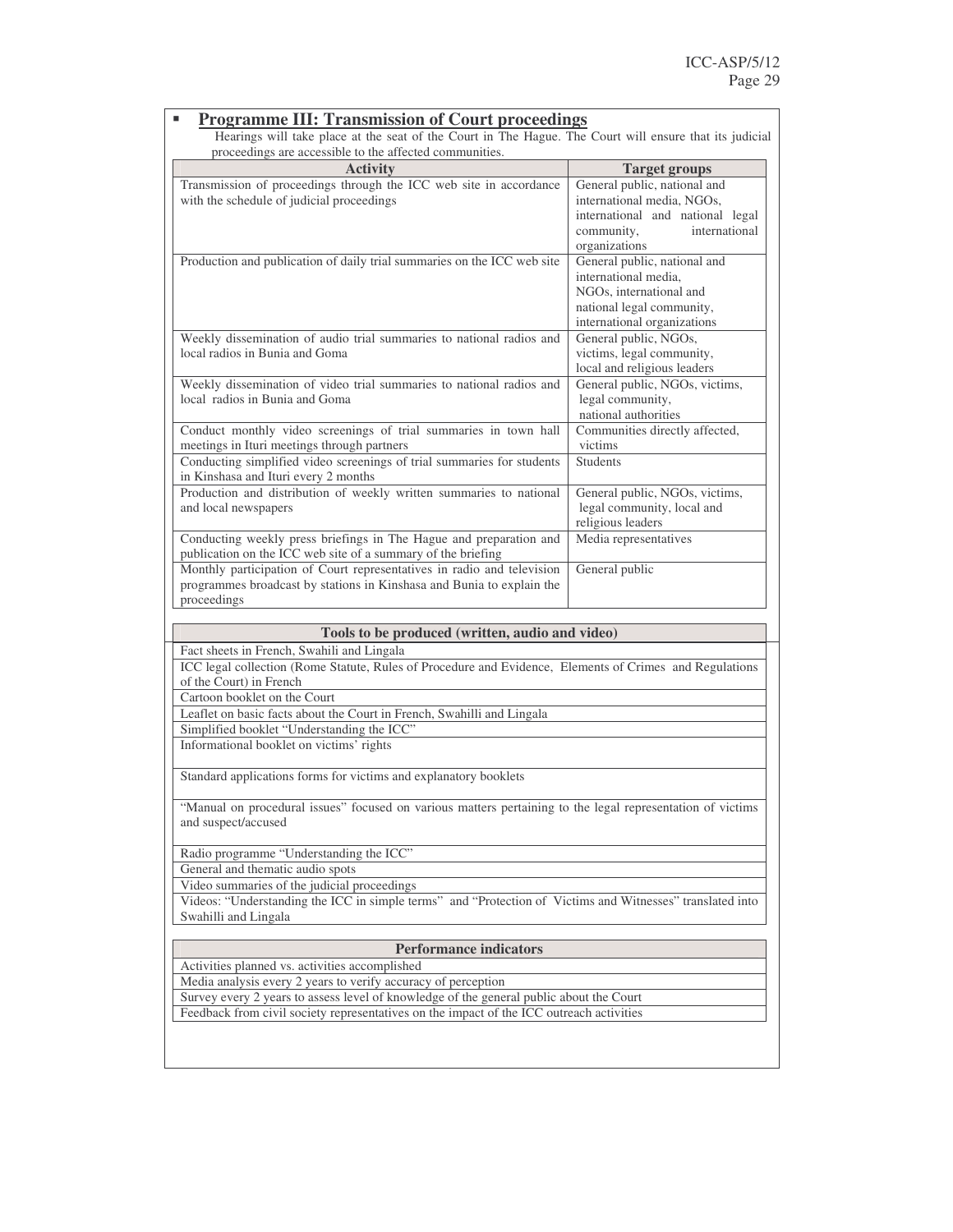#### **Uganda**

# **Status: Middle pre-trial phase – arrest warrants issued**

# **Programme I: Understanding the ICC for general public***:*

The Court will continue raising awareness with regard to its role, mandate and judicial proceedings.

| <b>Activity</b>                                                        | Target groups  |
|------------------------------------------------------------------------|----------------|
| Monthly participation of Court representatives in radio programmes in  | General public |
| Kampala and Northern Uganda                                            |                |
| Every 2 months production and distribution of radio programmes         | General public |
| "Understanding the ICC" to the local radio stations in Northern Uganda |                |
| Monthly production and distribution of radio spots                     | General public |
| Production and distribution of television spots every 2 months         | General public |
| Monthly participation of Court representatives in television           | General public |
| programmes broadcast by stations in Kampala                            |                |
| Publication every 3 months of general information on the Court in the  | General public |
| main newspapers in Kampala every 3 months                              |                |

# **Programme II: Understanding the ICC for specific groups**

The Court will continue to explain its role, mandate and judicial activities to targeted categories of individuals in order to meet their particular information needs.

| <b>Activity</b>                                                                                                                                                                                          | <b>Target groups</b>                                                                                                                                                                                                                    |
|----------------------------------------------------------------------------------------------------------------------------------------------------------------------------------------------------------|-----------------------------------------------------------------------------------------------------------------------------------------------------------------------------------------------------------------------------------------|
| Five official missions to Northern Uganda to hold informational<br>meetings with target groups and partners from Adjumani, Apac, Gulu,<br>Kaberamaido, Katakwi, Kitgum, Lira, Pader and Soroti districts | Religious and local leaders, NGOs,<br>media                                                                                                                                                                                             |
| Town hall meetings in Northern Uganda every 2 months                                                                                                                                                     | General public in the affected<br>communities, religious and local<br>leaders, NGOs, victims                                                                                                                                            |
| Informational meeting/workshop in Kampala for different target<br>audiences every 2 months                                                                                                               | Local media, Ugandan Radio<br>Network, legal community/bar<br>associations, NGO representatives,<br>schools and universities, judicial and<br>human rights authorities, public<br>information component of the<br>United Nations system |
| Four 2-day sensitization workshops for 40 participants each with<br>different target audiences and partners                                                                                              | Local media, legal community/bar<br>associations, NGO representatives,<br>schools and universities                                                                                                                                      |
| Activities in schools and universities every 2 months                                                                                                                                                    | Children and students                                                                                                                                                                                                                   |
| Ensure participation of Court representatives in $2$ training sessions<br>conducted by Victims and Counsel Division, the Public Office for<br>Victims Counsel and the Public Office for Defence          | Victims and legal community                                                                                                                                                                                                             |
| Production and broadcast of radio dramas on local radio stations in<br>Northern Uganda on Court-related thematic issues every 3 months                                                                   | General public, children and youth,<br>women, victims, local media, legal<br>community, NGOs and civil society<br>groups, IDPs                                                                                                          |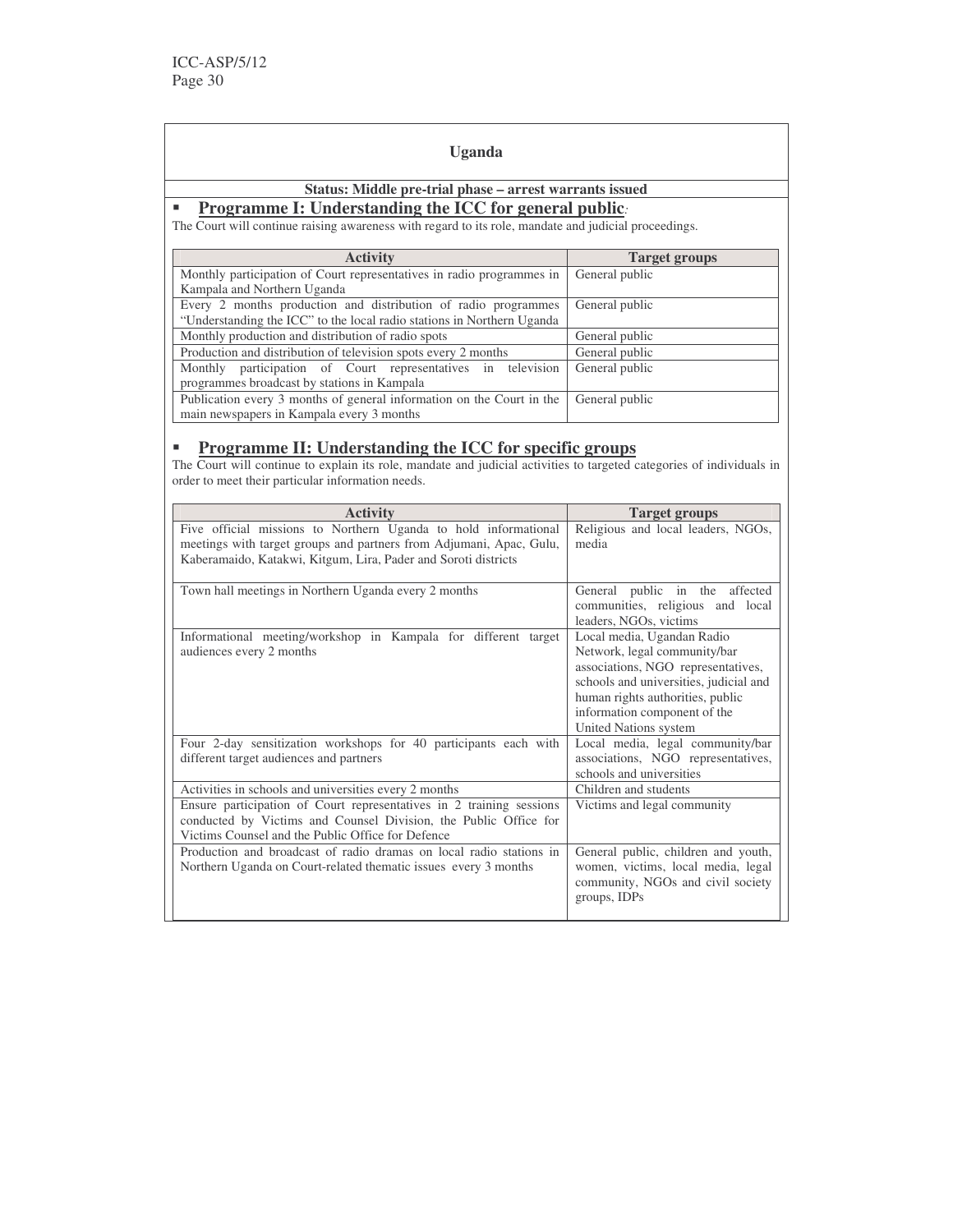#### **Tools (written, audio and video)**

Fact sheets on the Court in English, Acholi and Ateso

ICC legal collection (Rome Statute, Rules of Procedure and Evidence, Elements of Crimes and Regulations of the Court) in English

A set of thematic ICC posters to reinforce radio and television campaigns, including victim participation, and key issues pertaining to role of victims and rights of suspects/accused

Leaflet on basic facts about the Court in English, Acholi and Ateso A simplified booklet "Understanding the ICC" in English, Acholi and Ateso

Informational booklet on victims' rights

Standard application forms for victims and explanatory booklets

"Manual on procedural issues" focused on various matters pertaining to the legal representation of victims and suspect/accused

Radio programme "Understanding the ICC"

General and thematic audio spots

Videos: "Understanding the ICC in simple terms" and "Protection of Victims and Witnesses" translated into local languages

#### **Performance indicators**

Activities planned vs. activities accomplished

Media analysis every 2 years to verify accuracy of perception

Survey every 2 years to assess level of knowledge of the targeted groups about the Court

Feedback from civil society representatives on the impact of the Court outreach activities